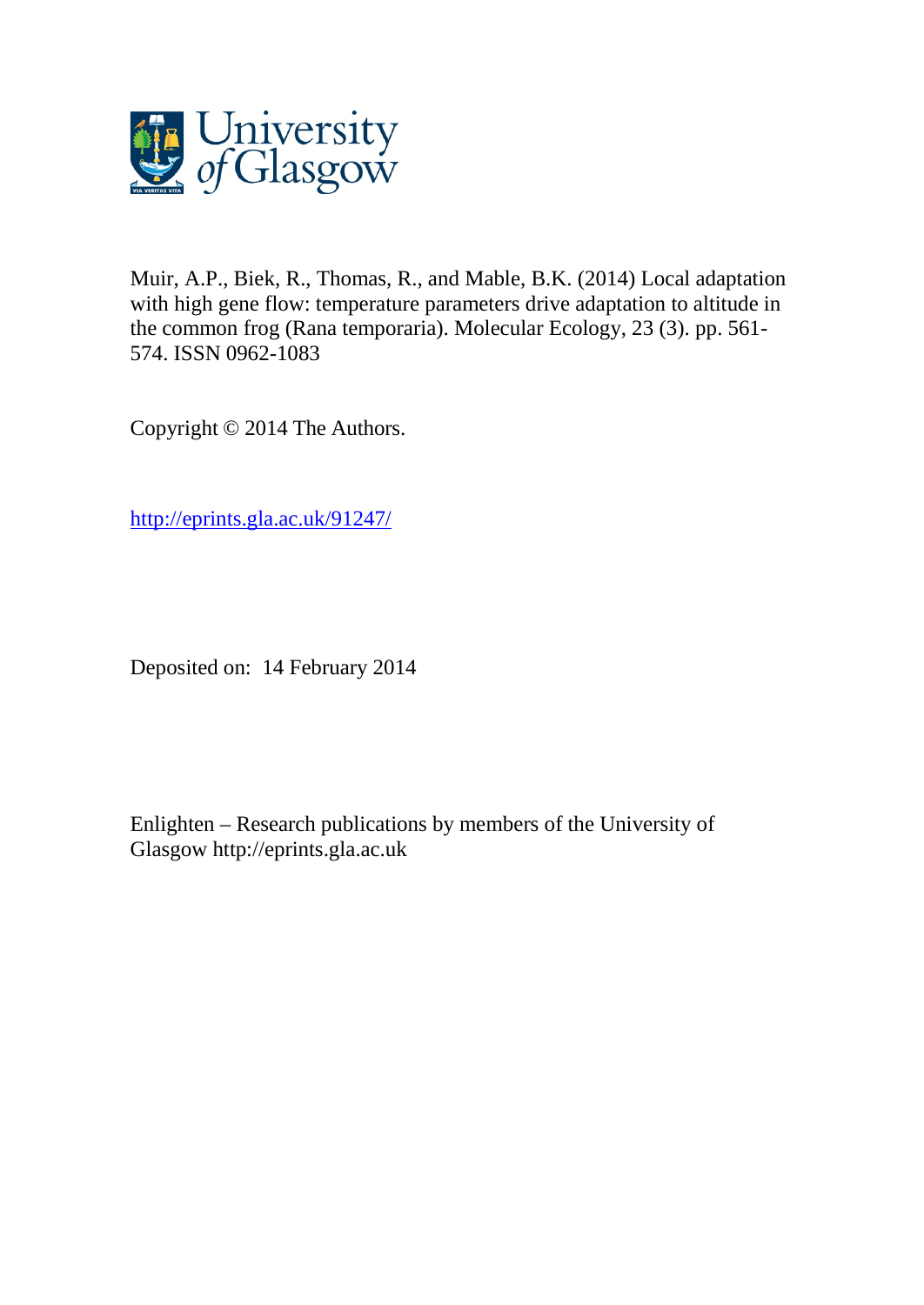# Local adaptation with high gene flow: temperature parameters drive adaptation to altitude in the common frog (Rana temporaria)

## A. P. MUIR,\*‡ R. BIEK,\* R. THOMAS† and B. K. MABLE \*

\*Institute of Biodiversity, Animal Health and Comparative Medicine, University of Glasgow, Glasgow G12 8QQ, UK, †Royal Zoological Society of Scotland, Edinburgh Zoo, Corstophine Road, Edinburgh EH12 6TS, UK

## Abstract

Both environmental and genetic influences can result in phenotypic variation. Quantifying the relative contributions of local adaptation and phenotypic plasticity to phenotypes is key to understanding the effect of environmental variation on populations. Identifying the selective pressures that drive divergence is an important, but often lacking, next step. High gene flow between high- and low-altitude common frog (Rana temporaria) breeding sites has previously been demonstrated in Scotland. The aim of this study was to assess whether local adaptation occurs in the face of high gene flow and to identify potential environmental selection pressures that drive adaptation. Phenotypic variation in larval traits was quantified in R. temporaria from paired high- and low-altitude sites using three common temperature treatments. Local adaptation was assessed using  $Q_{ST}$ - $F_{ST}$  analyses, and quantitative phenotypic divergence was related to environmental parameters using Mantel tests. Although evidence of local adaptation was found for all traits measured, only variation in larval period and growth rate was consistent with adaptation to altitude. Moreover, this was only evident in the three mountains with the highest high-altitude sites. This variation was correlated with mean summer and winter temperatures, suggesting that temperature parameters are potentially strong selective pressures maintaining local adaptation, despite high gene flow.

Keywords: climate, divergent selection,  $F_{ST}$ – $Q_{ST}$ , phenotypic plasticity

Received 2 June 2013; revision received 19 November 2013; accepted 29 November 2013

### Introduction

Observable differences in phenotype are a function of both genetic control and environmental induction (Allendorf & Luikart 2007). Natural selection can act to adapt populations to the local environment, here defined as a fitness advantage of local genotypes over genotypes originating in other environments (Miller et al. 2011). However, phenotypic divergence can also be caused by genetic drift (Richter-Boix et al. 2010;

E-mail: anna.muir@univ-brest.fr

<sup>‡</sup>Present address: LabexMer, Institut Universitaire Européen de la Mer, Technopôle Brest-Iroise, 29280 Plouzané, France

Lekberg et al. 2012) and/or phenotypic plasticity: the ability of a single genotype to produce different phenotypes depending on the environment experienced (Via & Lande 1985). Therefore, observable differentiation between populations in the wild (or lack thereof) does not necessarily indicate local adaptation (Conover & Schultz 1995). Typically, the causes of phenotypic variation are assessed by removing the effect of environment via common garden and/or reciprocal transplant experiments (Hansen et al. 2012). However, to understand the adaptive basis of genetic variation, neutral genetic processes (such as genetic drift) must also be accounted for in the observed phenotypic differentiation (Savolainen et al. 2007; Hangartner et al. 2012).

This is an open access article under the terms of the Creative Commons Attribution License, which permits use, distribution and reproduction in any medium, provided the original work is properly cited.

Correspondence: Anna Muir, Fax: +33 2 98 49 86 45;

<sup>©</sup> 2014 The Authors. Molecular Ecology Published by John Wiley & Sons Ltd.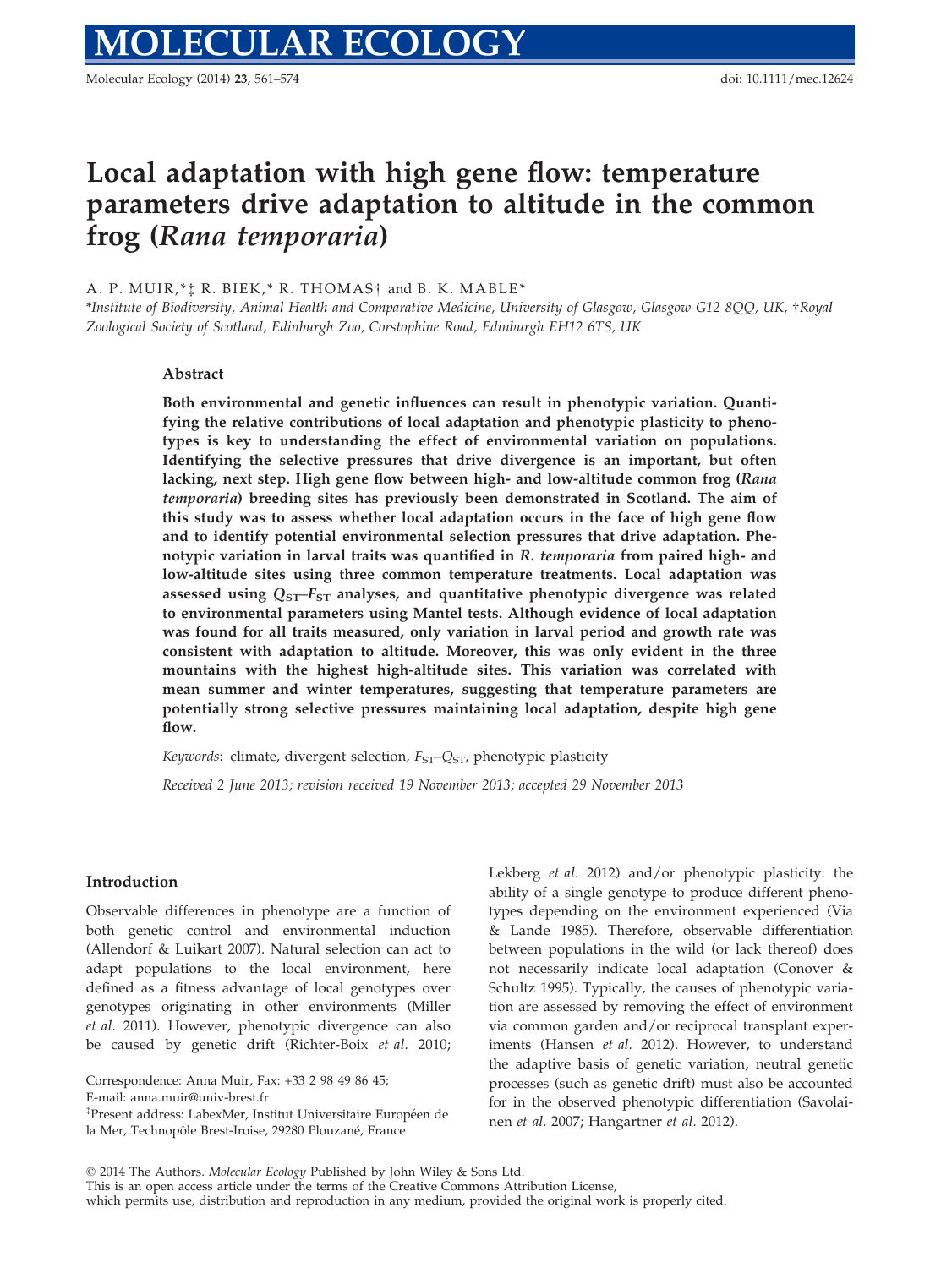A common method to account for neutral variation has been to compare population divergence based on quantitative traits  $(Q_{ST})$  with that based on putatively neutral genetic loci ( $F_{ST}$ ) (Whitlock & Guillaume 2009; Lind & Johansson 2011). Comparison of  $Q_{ST}$  with  $F_{ST}$ tests whether the quantitative trait divergence is greater than that expected from neutral genetic variation alone (genetic drift) (McKay & Latta 2002). A greater  $Q_{ST}$  than  $F_{ST}$  is taken as evidence for divergent natural selection; if  $Q_{ST}$  equals  $F_{ST}$ , genetic drift alone accounts for observed trait variation; and if  $Q_{ST}$  is less than  $F_{ST}$ , stabilizing selection is inferred (McKay & Latta 2002; Lind et al. 2011).  $Q_{ST}$  vs.  $F_{ST}$  analyses, although widely used in evolutionary biology (see Leinonen et al. 2008 for a meta-analysis), are the subject of an ongoing debate with regard to their utility as indicators of adaptation (see O'Hara & Merilä 2005; Whitlock & Guillaume 2009; Edelaar et al. 2011 for further discussion). Recent adaptation studies have attempted to improve robustness of  $Q_{ST}$  vs.  $F_{ST}$  analyses by incorporating the following improvements: (i) contrasting the population pairwise matrices of  $Q_{ST}$  and  $F_{ST}$ , rather than a single value of  $Q<sub>ST</sub>$  and  $F<sub>ST</sub>$  averaged across all sites, thereby avoiding biases due to potentially different distributions of the two estimators (Alho et al. 2010); (ii) calculating  $Q_{ST}$ within multiple common environments to avoid genotype-by-environment interactions that can confound comparisons with  $F_{ST}$  (Gomez-Mestre & Tejedo 2004; Richter-Boix et al. 2011; Hangartner et al. 2012); (iii) including at least ten populations to reduce the confidence intervals around  $Q_{ST}$  estimates (Ovaskainen et al. 2011); and (iv) using  $Q_{ST}$  vs.  $F_{ST}$  analyses as an exploratory tool to identify traits putatively under selection, which can then be used to explore the selective forces acting on phenotypic divergence in more detail (Edelaar & Björklund 2011; Hangartner et al. 2012), a step frequently lacking in local adaptation studies (Whitlock 2008).

Local adaptation is typically thought to occur through divergent natural selection acting on isolated populations (Miaud & Merilä 2001). Under this view, high levels of gene flow could swamp the effect of local natural selection through the introduction of maladaptive alleles from differentially adapted populations (Allendorf & Luikart 2007; Bridle & Vines 2007). However, there is increasing empirical evidence that local adaptation also can take place in the face of gene flow (Endler 1977; Richter-Boix et al. 2011; Cristescu et al. 2012). The level of gene flow required to inhibit local adaptation depends on the strength of selection acting on a trait (Endler 1977). Indeed, it has been suggested that directional selection on important life history traits can maintain divergence between populations at adaptive loci, whilst allowing homogenization in other parts of the

genome (Lande 1976; Richter-Boix et al. 2011). There is also debate as to whether phenotypic plasticity is itself an adaptive trait, or merely a by-product of fluctuating selection (Via 1993). Phenotypic plasticity can certainly lead to fitness advantages in heterogeneous environments (Lind et al. 2011), although the costs of, and limits to, plasticity are poorly understood (Van Buskirk & Steiner 2009). Combining analyses of local adaptation and phenotypic plasticity to draw conclusions about the basis of phenotypic variation in heterogeneous environments can help to elucidate the relative roles of genotype, environment and their interaction (Lind & Johansson 2007).

Species that inhabit heterogeneous environments are subject to spatially varying selection pressures (Miaud & Merilä 2001). Environmental gradients, where parameters vary in a systematic way, are ideal for studying interactions between phenotype and environment (Fukami & Wardle 2005). Altitudinal gradients have been proposed as particularly suitable for studying selection pressures imposed by climatic variables, due to the rapid change in environmental conditions over short geographical distances (Miaud & Merilä 2001). In particular, average temperature has been found to decrease by 6.5 °C for every 1000 m gain in elevation globally (Briggs et al. 1997) and acts as a strong selective pressure on ectotherms, due to the direct effect of ambient thermal conditions on physiological processes (Carey & Alexander 2003). Local adaptation to altitude has been observed in a range of ectotherms including insects (e.g. fruit fly; Barker et al. 2011), reptiles (e.g. sagebrush lizard; Sears 2005), fish (e.g. redband trout; Narum et al. 2013) and amphibians (e.g. wood frog; Berven 1982).

The common frog, Rana temporaria (Anura: Ranidae), occurs throughout Europe and is locally adapted to altitude in terms of sexual maturity and UV resistance (Miaud & Merilä 2001), and putatively outlier loci have been identified in relation to elevation in the French Alps (Bonin et al. 2006). In Fennoscandia, R. temporaria have been well demonstrated to be locally adapted to latitude in a range of larval fitness traits (Laugen et al. 2003; Palo et al. 2003). Larval fitness and thus size at metamorphosis have consequences for adult survival (Altwegg & Reyer 2003) and are dependent on nongenetic maternal effects (Laugen et al. 2002), local adaptation (Hangartner et al. 2012) and environment experienced during development (Merilä et al. 2000a,b). However, the influence of temperature on larval fitness traits is not fully understood, due to the nonlinear temperature–latitude relationship within the Fennoscandian study area (Laugen et al. 2003). In Scotland, R. temporaria breed from zero to over a thousand metres above sea level and are the most abundant of only six native amphibian species (Inns 2009). The mountains of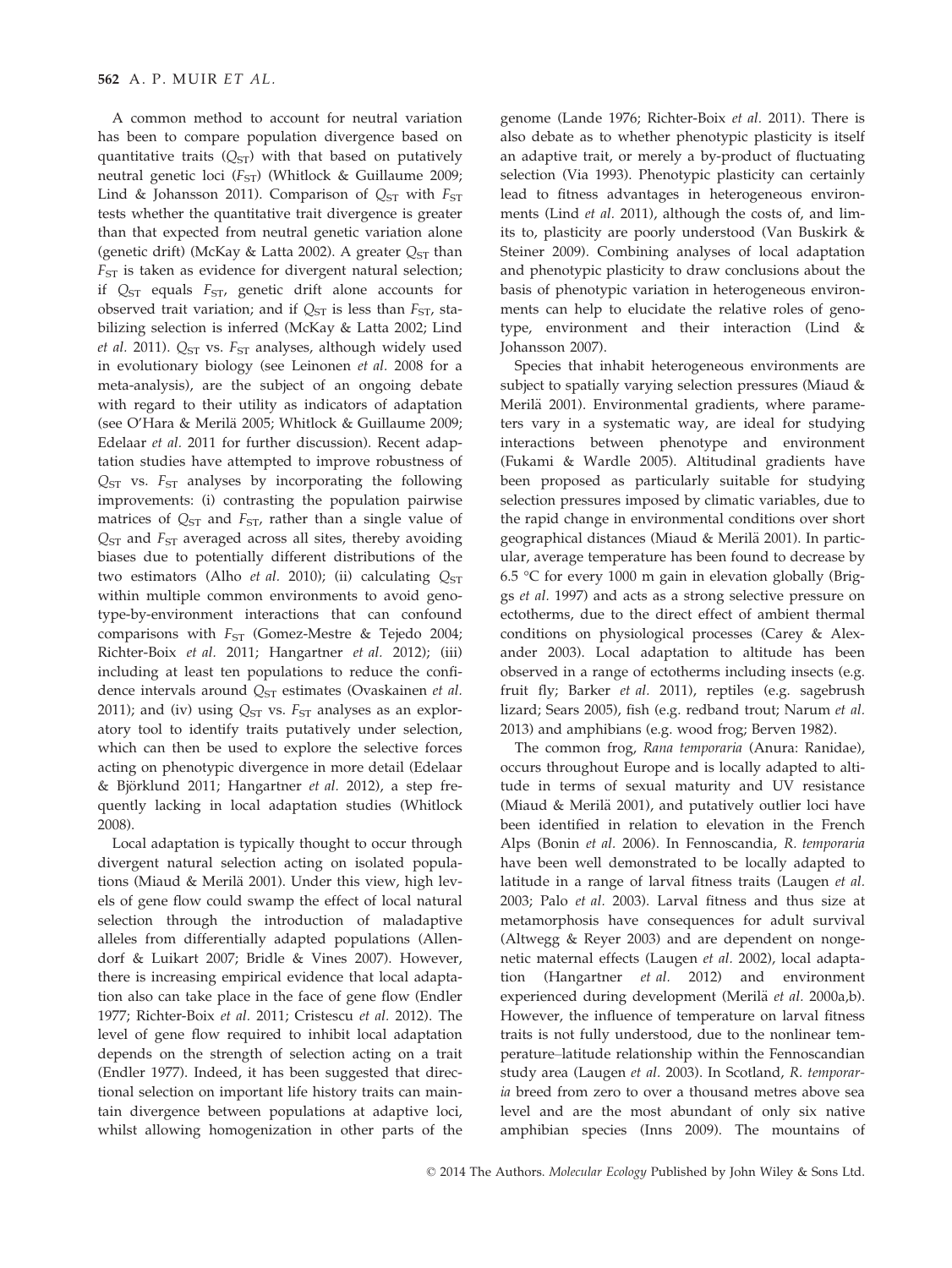Scotland offer replicated altitudinal transects, with a minimum of fragmentation by human activities and continuous habitat suitable for R. temporaria (Thompson & Brown 1992; Trivedi et al. 2008), avoiding difficulties associated with trying to separate anthropogenic influences and habitat fragmentation from environmental influences. We have previously confirmed the expected linear decline in temperature with altitude in Scotland, but found high levels of gene flow within and between pairs of high- and low-altitude R. temporaria breeding sites at a scale of up to 50 km (average pairwise  $F_{ST}$  = 0.02) and no effect of local temperatures on neutral genetic population structure (Muir et al. 2013).

The overall aim of this study was to assess whether local adaptation occurs along altitudinal gradients in the face of high gene flow and to identify potential environmental selection pressures that drive divergent adaptation. Specifically, we aimed to answer the following questions: (i) 'Do quantitative traits and phenotypic plasticity vary in relation to altitude?' (ii) 'Are populations locally adapted by altitude?' and (iii) 'What are the environmental drivers of local adaptation by altitude?'

## Methods

## Sampling

Within west central Scotland, five altitudinal gradients were chosen for study based on the presence of known high- and low-altitude Rana temporaria breeding sites, mountain height and accessibility (Table 1; see Muir et al. 2013 for a map of the sites). The study was set within a limited geographical area (maximum distance between study mountains was 50 km) in order to minimize the effect of latitude and longitude relative to the effect of altitude. Within each of the five mountains, a high-altitude (over 700 m above sea level) and a lowaltitude (below 300 m) breeding pool were chosen, giving ten breeding sites in total. Site names refer to the study mountain and whether it is a high- or lowaltitude site, for example LOMHIGH.

For common garden experiments, two-thirds of each of ten separate R. temporaria egg masses were collected from each study site during the 2011 breeding season (March–May 2011). Egg masses were defined as a group of eggs within a communal spawning area considered to be from a single mother based on the developmental stage of the eggs and size of the jelly capsules relative to surrounding masses (Griffiths & Raper 1994; Hakansson & Loman 2004). Eggs were collected soon after laying, before having reached Gosner stage 10 (Gosner 1960). Spawn clumps were placed in individual containers filled with source pond water. Spawn was

| <b>Table 1</b> Locations of study sites in Scotland including site |  |  |
|--------------------------------------------------------------------|--|--|
| name (study mountain and whether high or low altitude) with        |  |  |
| associated abbreviation, latitude, longitude and altitude          |  |  |
| (metres above sea level)                                           |  |  |

| Site                           | Abbreviation   | Latitude | Longitude | Altitude |
|--------------------------------|----------------|----------|-----------|----------|
| Beinn<br>Dubhchraig<br>High    | <b>DUBHIGH</b> | 56.3951  | $-4.7506$ | 907      |
| Beinn<br>Dubhchraig<br>Low     | <b>DUBLOW</b>  | 56.4212  | $-4.6945$ | 198      |
| Beinn Ime<br>High              | <b>IMEHIGH</b> | 56.2347  | $-4.8123$ | 921      |
| Beinn Ime<br>Low               | <b>IMELOW</b>  | 56.2046  | $-4.7628$ | 179      |
| <b>Ben Lawers</b><br>High      | <b>LAWHIGH</b> | 56.5423  | $-4.2291$ | 995      |
| Ben Lawers<br>Low              | <b>LAWLOW</b>  | 56.5002  | $-4.2354$ | 215      |
| Ben Lomond<br>High             | <b>LOMHIGH</b> | 56.1857  | $-4.6478$ | 728      |
| Ben Lomond<br>Low              | LOMLOW         | 56.1598  | $-4.6363$ | 80       |
| Meall nan<br>Tarmachan<br>High | <b>MNTHIGH</b> | 56.5188  | $-4.2958$ | 900      |
| Meall nan<br>Tarmachan<br>Low  | <b>MNTLOW</b>  | 56.4994  | $-4.2523$ | 223      |

transported immediately back to the laboratory in cool bags, with the aim of keeping the eggs at below 4 °C during transport.

## Quantitative trait variation and phenotypic plasticity in relation to altitude

Common garden experiments. On arrival in the laboratory, a subset of ten eggs were removed from each egg mass in order to identify developmental stage and measure egg diameter to the nearest 0.1 mm (Gosner 1960). Egg size has been found to account for some of the variation due to maternal effects in R. temporaria (Laugen et al. 2002). The remainder of the egg masses were maintained in individual sterilized water tanks at 10 °C until hatching (Gosner stage 22). A randomly selected subset of 30 of the putatively full-sibship tadpoles (Lind & Johansson 2007) was removed from each clump and placed in groups of five in six individual 1.3 L plastic baskets with a 0.1 cm mesh. Two baskets per spawn clump were each placed in temperature treatment rooms, with air temperatures set at 10, 15 and 20 °C, respectively. In total, this gave ten sites\*10 families\*two baskets (of five tadpoles)\*three treatments, which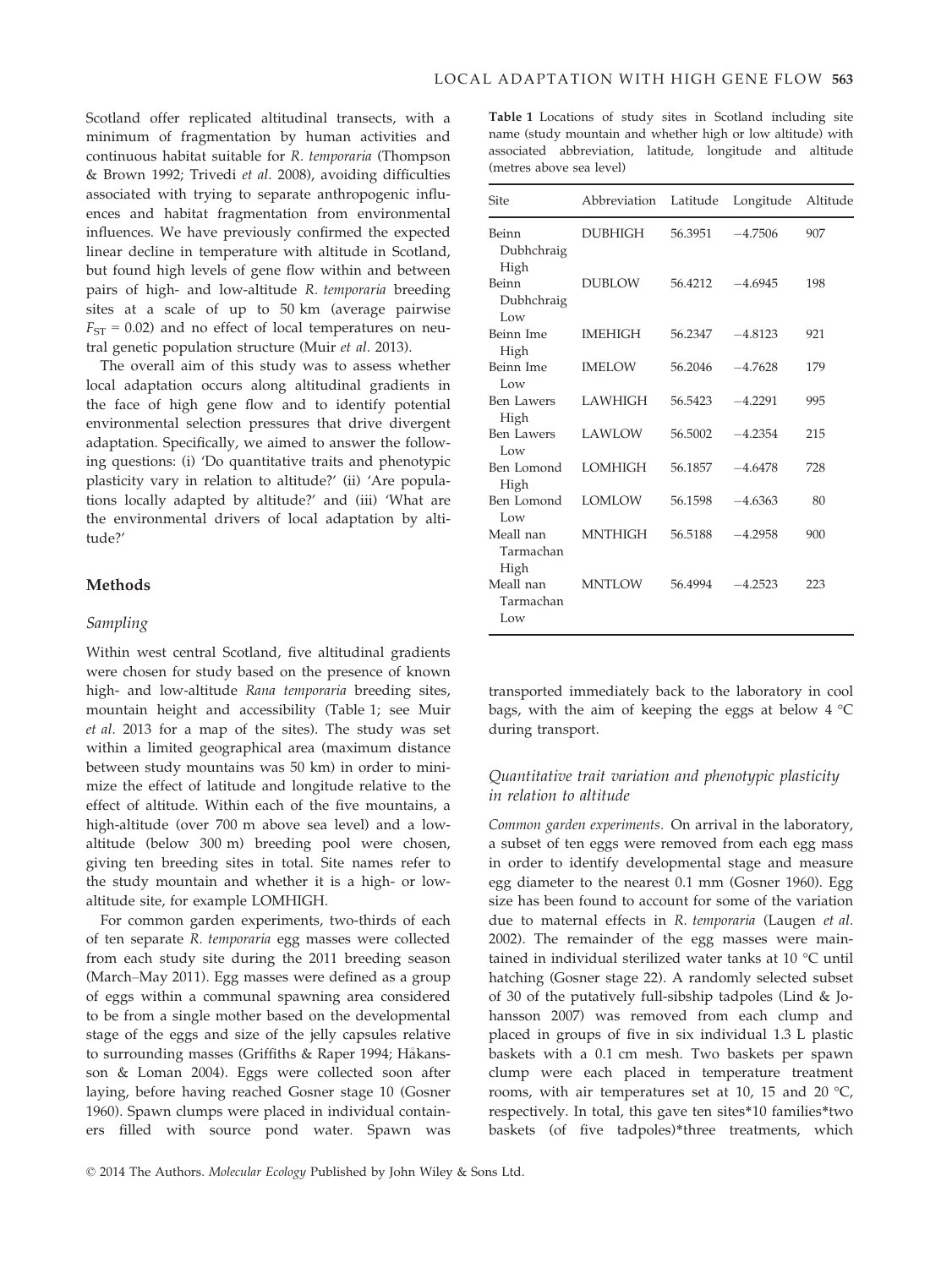equals 600 replicates. Water quality was maintained using an intermittent flow-through system, where water was slowly added for 2 h every 2 days. Immediately after flow-through, tadpoles were fed ad libitum with a 1:2 mixture of finely ground dried fish and rabbit food. The amount of food provided increased with tadpole development to ensure that excess still remained after 2 days. As tadpoles got close to metamorphosis, it became necessary to completely change the water in the tanks once a week to ensure water quality. During complete water changes, water was allowed to adjust to treatment room temperature before tadpoles were added to it and flow-through was kept slow enough that tank temperature did not vary by more than 1.5 °C during cleaning (measured using submerged thermometers). The light regime was maintained at 12-h light/ 12-h darkness.

At the start of the experiment, at hatching (Gosner stage 22), three tadpoles per spawn clump were measured for snout-vent length (SVL) to the nearest mm and wet weight to the nearest 0.1 g. All tadpoles were allowed to develop until they reached metamorphosis (the end point for the experiment), observed as front leg emergence (Gosner stage 42). SVL and wet weight were measured for all surviving tadpoles. Survival was recorded as the number of tadpoles remaining at the end of the experiment out of the initial number placed in the tanks (tadpoles that died were removed from tanks throughout the experiment). SVL gain and weight at metamorphosis were calculated by subtracting SVL and weight at the beginning of the experiment (using an average per family due to low observed variability in size at hatching; average standard deviation per family:  $SVL \pm 0.3$  mm, weight  $\pm$  <0.1 g) from SVL and weight at the end of the experiment per individual. Larval period was recorded as the number of days from hatching to metamorphosis. Growth rate was calculated as metamorphic weight divided by larval period.

Statistical analyses. All statistics were performed in <sup>R</sup> v2.12.1 (R Core Team 2013). To explain the variation in quantitative trait values observed in relation to altitude, a linear mixed model was applied to each trait using the LME4 package (Bates et al. 2011). The model consisted of altitude as the fixed factor (as a categorical variable: low or high), with treatment as a fixed factor (10, 15 or 20 °C), basket as a random effect nested within treatment and mountain as a random effect. Each model parameter and interactions were sequentially removed from the model, and a likelihood ratio test was used to evaluate parameter significance. A Tukey's HSD test (Tukey 1953), with associated chisquared test, was carried out using the final model to evaluate significant differences in pairwise comparisons of means for significant factors.

Phenotypic plasticity was assessed as the ability of a single genotype to show multiple phenotypes in different environments (Merilä et al. 2000a). Reaction norms for each site (by mountain and altitude) were plotted for the larval trait mean against the temperature treatment, for each of the quantitative traits. An ANCOVA was carried out using trait as the response variable and temperature and altitude as continuous and discrete predictor variables, respectively, to assess whether the slopes of the reaction norms varied by altitude (low and high).

### Local adaptation in relation to altitude

Calculating  $Q_{ST}$ . A linear mixed models approach was used to assess within- and between-site trait variation for the calculation of  $Q_{ST}$ . Site and family were considered as random effects of interest (to be extracted for further calculations), with egg size as a covariate, treatment as a fixed factor and basket as a random factor nested within family. Egg size has been found to account for a large proportion of variation resulting from nongenetic maternal effects in R. temporaria (Laugen et al. 2002) and inclusion in the model can be used to reduce, but not exclude (Orizaola et al. 2013), this as a confounding variable when using wild-collected eggs (Lind & Johansson 2007). Treatment was considered as a fixed factor to account for any variation due to genotype–environment interactions (Laugen et al. 2005; Lind & Johansson 2011). Normality of trait distributions was tested using Shapiro–Wilk normality tests. Traits were log-transformed to homogenize variances (as per Hangartner *et al.* 2012). Between-site variance  $(V_b)$ ; variation due to site) and between-family variance  $(V_f$ ; variation due to family) were extracted from the models as sums of squares.  $V_f$  (due to family) was then converted to  $V_w$  (within-site variance) using the formula  $V_w = 3V_f$ (Richter-Boix et al. 2013). This conservative approach avoids overinflation of  $Q_{ST}$  by allowing for increased within-family variance that could be a result of the fullsibling design and use of wild eggs (Richter-Boix et al. 2013), as multiple paternity (Laurila & Seppa 1998) and clutch piracy (Vieites et al. 2004) have been observed in R. temporaria. Quantitative trait divergence  $(Q_{ST})$  values were calculated for each larval trait over all populations and between all population pairs, using the formula  $Q_{ST}$  trait =  $V_b/(2V_w + V_b)$  (amended from Whitlock 2008; Hangartner et al. 2012; Richter-Boix et al. 2013).

 $Q_{ST}$ – $F_{ST}$  comparisons. Global  $F_{ST}$  ( $F_{ST}$ –G) and pairwise  $F_{ST}$  between each site ( $F_{ST}$ -P) were previously calculated based on eight microsatellite markers (excluding LOMLOW due to the lack of neutral genetic data; Muir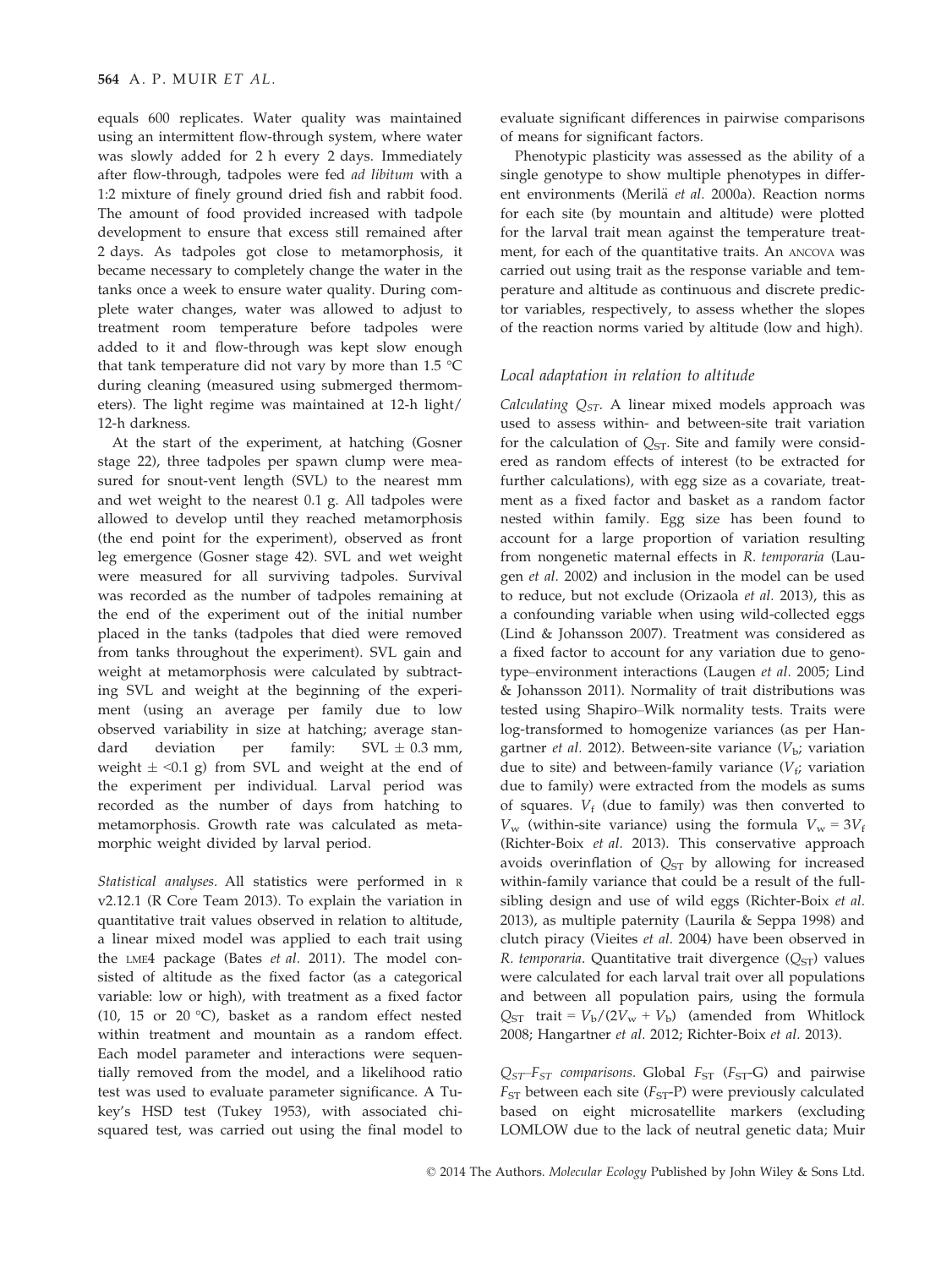et al. 2013; Table S1, Supporting Information); those values are used here for comparison with  $Q_{ST}$ .

Global  $Q_{ST}$  ( $Q_{ST}$ -G) was first compared with  $F_{ST}$ -G to assess the direction of the relationship within the system as a whole (i.e. whether individuals were under divergent, stabilizing or no selection) and significance was assessed using a Student's t-test. Second, a Mantel test (Mantel & Valand 1970) was used to measure dependency between the  $F_{ST}$  and  $Q_{ST}$  matrices of site pairwise divergence  $(F_{ST}-P)$  and  $Q_{ST}-P$ ). Mantel tests were implemented in ARLEQUIN v3.5 (Excoffier & Lischer 2010) with 10 000 permutations.

## Environmental drivers of local adaptation to altitude

Quantifying environmental parameters in relation to altitude. During the 2010 breeding season, Thermocron i-buttons (Dallas Semiconductor/Maxim, London) were placed at high- and low-altitude breeding sites to record air temperature measurements every 2 h. Data were downloaded to a laptop every 6 months using a USB i-button adapter (Dallas Semiconductor/Maxim) and the software, Thermodata viewer (Thermodata Pty Ltd., Melbourne, Vic, Australia). Dataloggers were removed from the field in October 2011. The water parameters pH (to 0.01 pH), conductivity (to 1  $\mu$ S/cm) and total dissolved solids (to 1 ppm) were recorded at three points around the edge of each site pool using an HI 98129 Waterproof Tester (Hanna instruments, Leighton Buzzard, UK). Measurements were taken in each season that R. temporaria are active (spring, summer and autumn), giving three measurements per site per year. Dissolved oxygen content (to 0.1 mg/L) was recorded during sample collection in spring 2011, at three locations around the edge of each site pool, using a Jenway 9071 portable  $DO<sub>2</sub>$  meter (Jenway, Stone, UK).

Mean annual temperature was calculated by site by averaging the daily mean air temperature. Maximum temperature difference (a measure of environmental heterogeneity) was calculated as the absolute difference between the maximum and minimum temperature recorded per site. For seasonal means, monthly averages were calculated per site and then averaged over March, April and May for spring; June, July and August for summer; September, October and November for autumn; and December, January and February for winter (adapted from Raffel et al. 2006; UK Meteorological Office). R. temporaria are thought to require temperatures of above  $5^{\circ}$ C to induce activity (Laugen *et al.* 2003). Therefore, active period was calculated per site as the number of days per year where the average temperature was at or above 5 °C. Water parameters were recorded as an average per site. Linear regression

analysis was used to assess whether each environmental parameter varied predictably with altitude (m).

Correlated divergences in adaptive traits and environmental *parameters.* First,  $O_{ST}$  values for traits that showed evidence of local adaptation in relation to altitude, and the mountains where this was observed, were used to create matrices of pairwise divergence between sites. Second, pairwise environmental differences between sites were used to construct environmental divergence matrices for parameters that showed a significant relationship with altitude. Mantel tests were then carried out in ARLEQUIN v3.5 using 10 000 permutations to assess the correlation between quantitative trait and environmental divergence. If more than one of the environmental parameter matrices significantly correlated with trait divergence in the Mantel tests, partial Mantel tests were conducted with multiple environmental matrices simultaneously to assess which environmental parameter explained more of the trait divergence and to eliminate any significance biases created by carrying out multiple Mantel tests. A Bonferroni correction was used to assess the significance of the results of the partial Mantel tests.

# Results

## Quantitative trait variation and phenotypic plasticity in relation to altitude

Quantitative trait variation. Complete mortality was observed for DUBLOW tadpoles in the 10 °C treatment and for LAWHIGH tadpoles in the 20 °C treatment. Therefore, larval trait data were available for nine populations at 10 and 20 °C and 10 populations at 15 °C (Table 2). Mountain, altitude, treatment and all their interactions significantly changed the log-likelihood when removed from the model for each response variable and were retained in the final models (Table S2, Supporting Information). Based on Tukey's HSD tests, larval period differed significantly between altitudes in all mountains and treatments (Table S3, Supporting Information). However, only DUB, LAW and MNT had consistently shorter larval periods at high than at low altitude in all temperature treatments (Tables 2 and S3, Supporting Information). In contrast, for IME and LOM, the direction of the relationship varied by temperature treatment. Similarly, growth rate was consistently higher at high altitude in DUB, LAW and MNT (5/7 interactions were significant; Table S3, Supporting Information). In contrast, the growth rates in IME and LOM were not significantly different by altitude. Metamorphic weight was only significantly different by altitude for individuals from LAW and MNT at 15 °C (Table S3, Supporting Information). SVL gain was only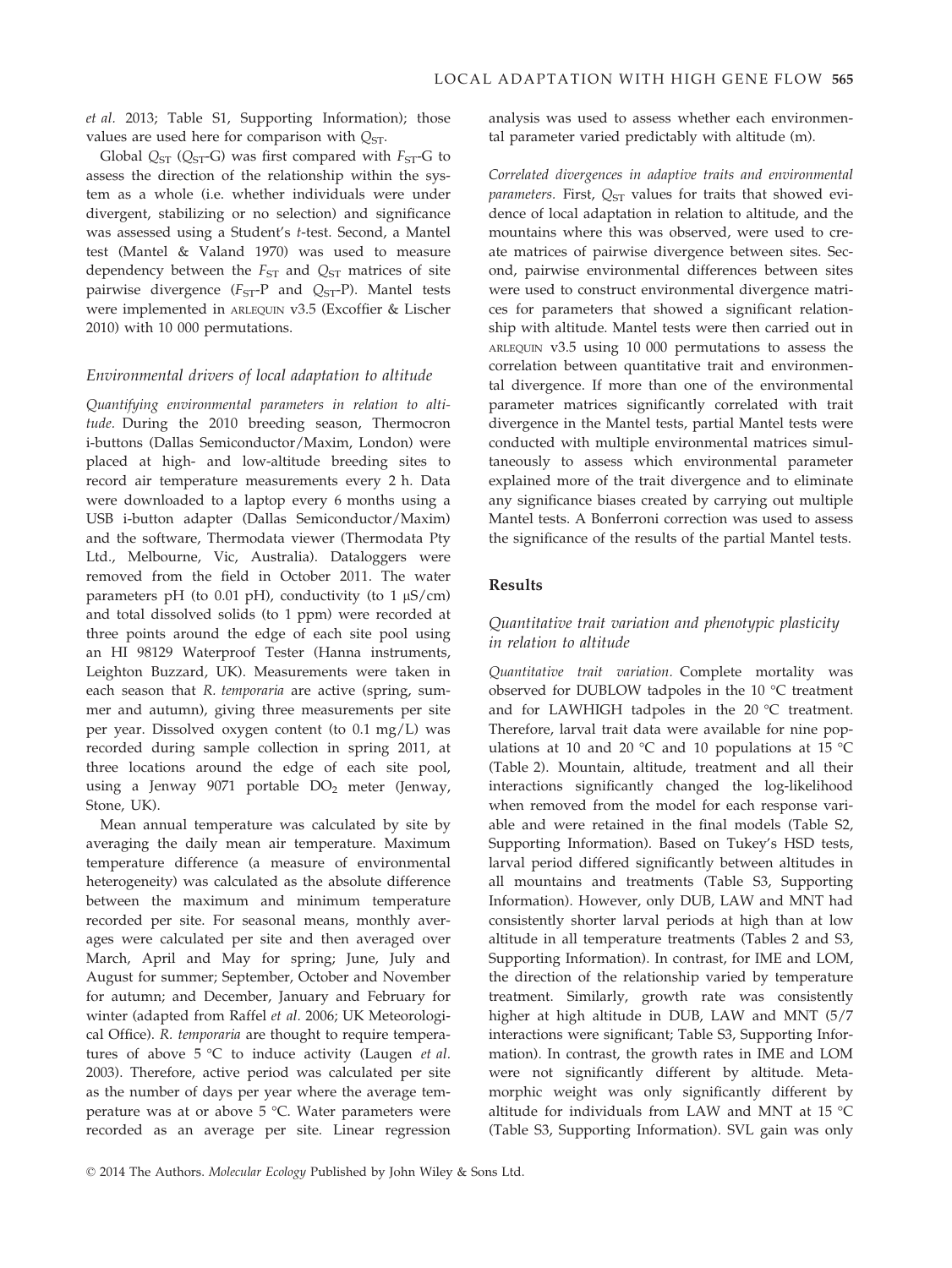significantly different by altitude in individuals from one mountain (LOM) and only at 15 and 20 °C. However, for LAWLOW and LOMLOW at 10 °C, quantitative trait values were based on only a single surviving individual (Table 2). High-altitude individuals survived significantly better than low-altitude individuals in all treatments from LOM and MNT, high- vs. low-altitude survival varied by treatment in LAW and IME, and low-altitude individuals from DUB survived significantly better than high-altitude individuals in all treatments (Table S3, Supporting Information).

Phenotypic plasticity. Although all sites showed sloping reaction norms for most of the traits measured, the slopes were highly variable (Fig. 1). In general, metamorphic weight decreased with increasing temperature in individuals from all sites (Fig. 1a), and the slope of

the reaction norm did not significantly differ between low- and high-altitude individuals ( $P = 0.65$ ,  $r^2 = 0.43$ , slope  $= -0.08$ ). Larval period also decreased with increasing treatment temperature at all sites, except for LOMLOW (Fig. 1b), and there was a significant difference between the slope of the reaction norms for high- and low-altitude individuals ( $P < 0.01$ ,  $r^2 = 0.72$ ); high-altitude individuals had a steeper reaction norm (slope =  $-26.22$ ) than low-altitude individuals (slope = 23.42). SVL gain showed only a slight decrease with temperature at all sites, and reaction norms were not different between high- and low-altitude sites ( $P = 0.05$ ,  $r^2 = 0.25$ , slope = -0.54; Fig. 1c). Growth rate was higher at 20 °C than at 10 °C for all sites (Fig. 1d). DUB, MNT and LAW had a higher growth rate at high- than at low-altitude sites at all temperatures (high-altitude gained 6 mg/day more than low-altitude

Table 2 Quantitative trait variation by temperature treatment (treatment) and site. Values per site (mean values are shown with their associated standard deviations) are shown for the diameter of Rana temporaria eggs at collection (egg size); the weight at metamorphosis minus the weight at hatching (metamorphic weight); the number of days between hatching and metamorphosis (larval period); the gain in snout-vent length (SVL) between hatching and metamorphosis (SVL gain); the increase in weight per day during the larval period (growth rate); and the percentage of tadpoles that survived from hatching to metamorphosis (survival)

| <b>Site</b>    | Treatment<br>$({}^{\circ}C)$ | Egg size<br>(mm) | Metamorphic<br>weight $(g)$ | Larval<br>period (days) | SVL gain<br>(mm) | Growth rate<br>(mg/day) | Survival<br>(%)  |
|----------------|------------------------------|------------------|-----------------------------|-------------------------|------------------|-------------------------|------------------|
| <b>DUBHIGH</b> | 10                           | $2.3 \pm 0.2$    | $0.8 \pm 0.2$               | 111                     | $11.8 \pm 0.9$   | $8 \pm 2$               | 7                |
| <b>DUBHIGH</b> | 15                           | $2.3 \pm 0.2$    | $0.8 \pm 0.2$               | 39                      | $11.2 \pm 0.7$   | $20 \pm 4$              | 8                |
| <b>DUBHIGH</b> | 20                           | $2.3 \pm 0.2$    | $0.3 \pm 0.2$               | 22                      | $8.2 \pm 1.3$    | $16 \pm 9$              | 41               |
| <b>DUBLOW</b>  | 10                           | $2.2 \pm 0.1$    | NA                          | NA                      | <b>NA</b>        | NA                      | $\boldsymbol{0}$ |
| <b>DUBLOW</b>  | 15                           | $2.2 \pm 0.1$    | $0.6 \pm 0.2$               | 76                      | $10.2 \pm 1.1$   | $8 \pm 2$               | 62               |
| <b>DUBLOW</b>  | 20                           | $2.2 \pm 0.1$    | $0.4 \pm 0.1$               | 57                      | $8.8 \pm 1.2$    | $7 \pm 2$               | 90               |
| <b>IMEHIGH</b> | 10                           | $2.1 \pm 0.2$    | $0.8 \pm 0.2$               | 106                     | $10.5 \pm 2.1$   | $8 \pm 2$               | 9                |
| <b>IMEHIGH</b> | 15                           | $2.1 \pm 0.2$    | $0.7 \pm 0.2$               | 49                      | $11.4 \pm 1.1$   | $14 \pm 3$              | 17               |
| <b>IMEHIGH</b> | 20                           | $2.1 \pm 0.2$    | $0.5 \pm 0.1$               | 26                      | $10.3 \pm 1.2$   | $19 \pm 5$              | 17               |
| <b>IMELOW</b>  | 10                           | $2.2 \pm 0.2$    | $0.8 \pm 0.2$               | 121                     | $11.7 \pm 0.5$   | $7 \pm 2$               | 5                |
| <b>IMELOW</b>  | 15                           | $2.2 \pm 0.2$    | $0.7 \pm 0.2$               | 45                      | $10.5 \pm 1.0$   | $15 \pm 3$              | 39               |
| <b>IMELOW</b>  | 20                           | $2.2 \pm 0.2$    | $0.4 \pm 0.1$               | 27                      | $10.4 \pm 1.3$   | $15 \pm 4$              | 43               |
| <b>LAWHIGH</b> | 10                           | $2.2 \pm 0.2$    | $0.6 \pm 0.1$               | 106                     | $10.8 \pm 0.9$   | $6 \pm 1$               | 21               |
| <b>LAWHIGH</b> | 15                           | $2.2 \pm 0.2$    | $0.5 \pm 0.2$               | 35                      | $10.1 \pm 1.1$   | $11 \pm 6$              | 21               |
| LAWHIGH        | 20                           | $2.2 \pm 0.2$    | NA                          | NA                      | NA               | <b>NA</b>               | $\mathbf{0}$     |
| LAWLOW         | 10                           | $2.4 \pm 0.3$    | $0.6 \pm 0.0$               | 137                     | $13.0 \pm 0.0$   | $4\pm0$                 | 1                |
| LAWLOW         | 15                           | $2.4 \pm 0.3$    | $0.5 \pm 0.1$               | 69                      | $9.8 \pm 0.9$    | $7\,\pm\,2$             | 49               |
| LAWLOW         | 20                           | $2.4 \pm 0.3$    | $0.4 \pm 0.1$               | 60                      | $8.8 \pm 1.0$    | $6\pm2$                 | 53               |
| <b>LOMHIGH</b> | 10                           | $2.4 \pm 0.1$    | $1.1 \pm 0.3$               | 102                     | $10.1 \pm 2.0$   | $10 \pm 3$              | 10               |
| <b>LOMHIGH</b> | 15                           | $2.4 \pm 0.1$    | $0.7 \pm 0.2$               | 41                      | $8.5 \pm 0.9$    | $16 \pm 4$              | 26               |
| <b>LOMHIGH</b> | 20                           | $2.4 \pm 0.1$    | $0.5 \pm 0.2$               | 25                      | $6.8 \pm 1.6$    | $18 \pm 8$              | 37               |
| <b>LOMLOW</b>  | 10                           | $2.3 \pm 0.1$    | $0.6 \pm 0.2$               | 43                      | $10.3 \pm 1.2$   | $15 \pm 3$              | 1                |
| <b>LOMLOW</b>  | 15                           | $2.3 \pm 0.1$    | $0.6 \pm 0.0$               | 115                     | $11.9 \pm 0.0$   | $5\pm0$                 | 12               |
| <b>LOMLOW</b>  | 20                           | $2.3 \pm 0.1$    | $0.5 \pm 0.1$               | 28                      | $10.0 \pm 1.2$   | $17 \pm 3$              | 16               |
| <b>MNTHIGH</b> | 10                           | $2.4 \pm 0.2$    | $0.7 \pm 0.2$               | 116                     | $11.3 \pm 1.5$   | $6 \pm 1$               | 28               |
| <b>MNTHIGH</b> | 15                           | $2.4 \pm 0.2$    | $0.8 \pm 0.2$               | 45                      | $9.9 \pm 1.0$    | $17 \pm 3$              | 75               |
| <b>MNTHIGH</b> | 20                           | $2.4 \pm 0.2$    | $0.5 \pm 0.2$               | 29                      | $9.3 \pm 1.1$    | $17\,\pm\,5$            | 44               |
| <b>MNTLOW</b>  | 10                           | $2.0 \pm 0.2$    | $0.7 \pm 0.2$               | 127                     | $11.2 \pm 1.2$   | $6 \pm 1$               | 18               |
| <b>MNTLOW</b>  | 15                           | $2.0 \pm 0.2$    | $0.5 \pm 0.1$               | 75                      | $10.1 \pm 1.0$   | $6\pm2$                 | 39               |
| <b>MNTLOW</b>  | 20                           | $2.0 \pm 0.2$    | $0.4 \pm 0.1$               | 60                      | $9.2 \pm 1.4$    | $7 \pm 1$               | 39               |

NA, Quantitative trait data not available due to complete larval mortality.

© 2014 The Authors. Molecular Ecology Published by John Wiley & Sons Ltd.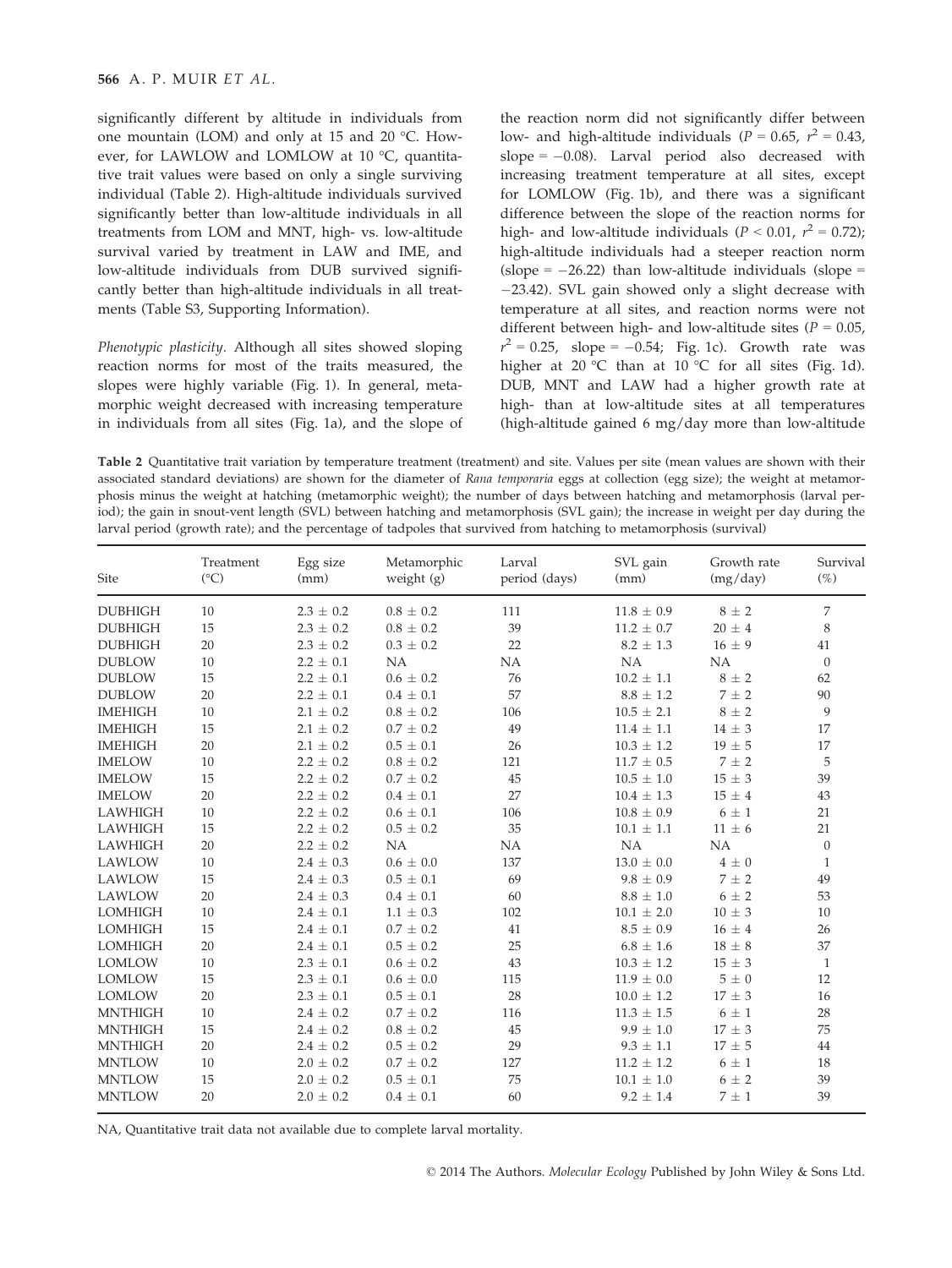

Fig. 1 Thermal reaction norms by site for each quantitative trait, demonstrating the relationship between treatment, mountain and altitude. Lines are solid for individuals from high-altitude sites and dashed for individuals from low-altitude sites on each mountain (see Table 1 for mountain name abbreviations). The slope of the line shows the level of phenotypic plasticity at each site (a steeper slope means higher phenotypic plasticity); the location of the line shows the value of the phenotypic trait in relation to other sites (lower down on the graph means a lower trait mean, relative to other sites); if lines are parallel, sites have a similar level of phenotypic plasticity. Values were not available for LAWHIGH at 20 °C and DUBLOW at 10 °C due to complete mortality during the experiment.

individuals, on average; Table S3, Supporting Information). Furthermore, the slope of the reaction norm for growth rate was significantly steeper for individuals from high- (slope  $= 0.008$ ) than from low-altitude sites (slope = 0.007;  $P < 0.01$ ,  $r^2 = 0.36$ ). Survival peaked at 15 °C for LAWHIGH and MNTHIGH, but at 20 °C for all other sites (Fig. 1e), and there was a significant effect of altitude on the slope of the reaction norms ( $P < 0.01$ ,  $r^2 = 0.23$ , slope = 0.32 and 0.29, respectively), with individuals from high-altitude sites showing a lower increase in survival from the low- to high-temperature treatment than with individuals from low-altitude sites.

## Local adaptation in relation to altitude

 $F<sub>ST</sub>$ -G across this study system has previously been estimated as  $0.02 \pm 0.02$  (Muir *et al.* 2013). Q<sub>ST</sub>-G values were  $0.16 \pm 0.15$  for metamorphic weight,  $0.65 \pm 0.36$ for growth rate,  $0.92 \pm 0.57$  for larval period,  $0.49 \pm 0.29$  for SVL gain and  $0.97 \pm 0.70$  for survival.  $Q<sub>ST</sub>-G$  values exceeded  $F<sub>ST</sub>-G$  by at least fivefold and were significantly different for all traits except metamorphic weight  $(P = 0.09, 0.02, 0.03, 0.02, 0.04,$ respectively). These results suggest that divergent local adaptation had driven observed phenotypic differentiation between sites in growth rate, larval period, SVL gain and survival. Mantel tests comparing  $Q_{ST}$ -P and  $F<sub>ST</sub>-P$  (Table 3) showed that  $Q<sub>ST</sub>-P$  was not significantly explained by  $F_{ST}$ -P (Table 4a) for all traits including metamorphic weight, further (and more robustly) suggesting that quantitative trait variation was not significantly explained by neutral genetic variation and that local adaptation had taken place.

# Environmental drivers of local adaptation to altitude

Quantifying environmental parameters in relation to altitude. Temperature data were not available for IME-HIGH due to datalogger failure. The mean annual temperature across all sites was  $6.8 \pm 2.2$  °C, with a 4.5 °C temperature difference on average between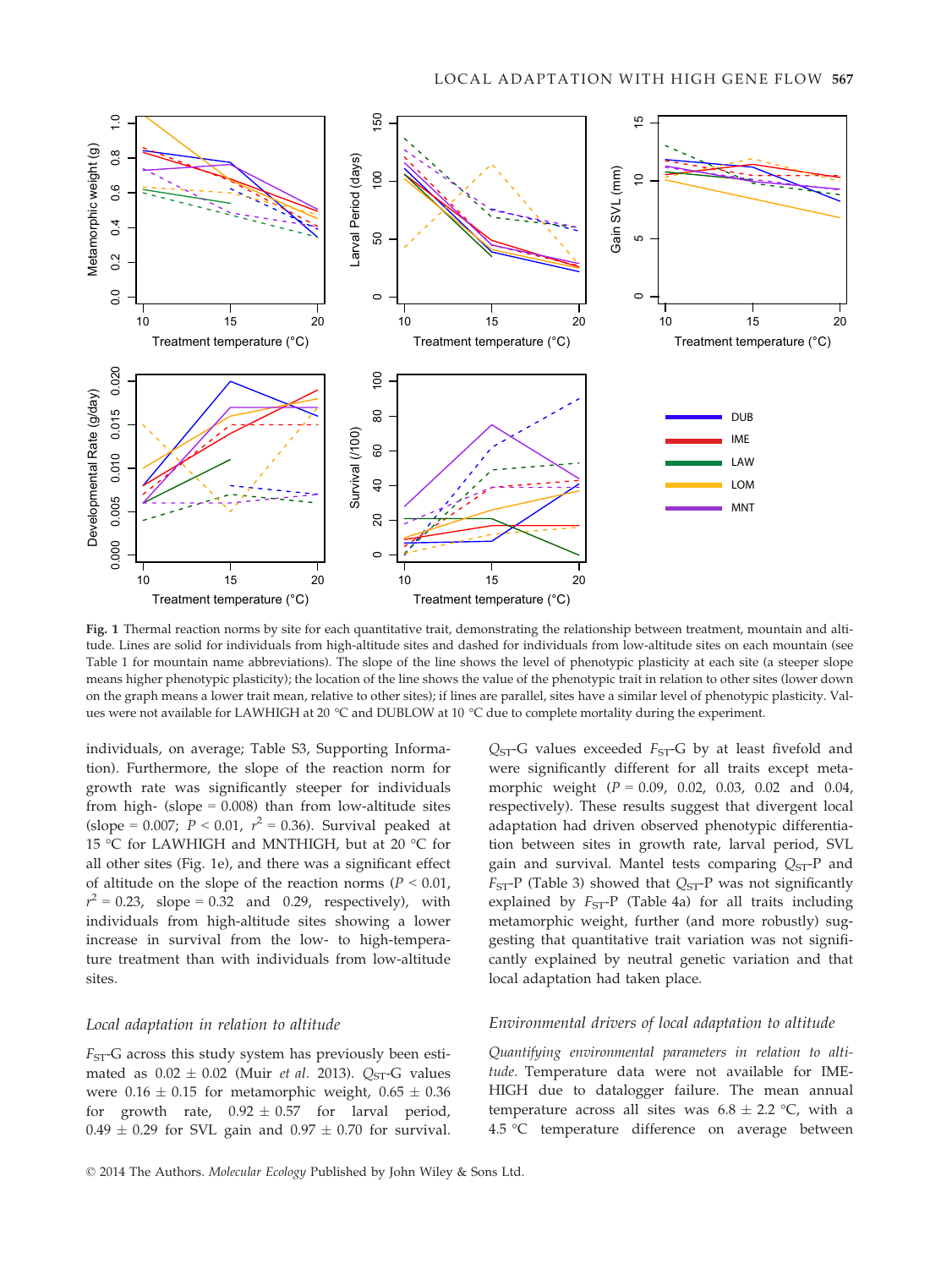|                | <b>DUBHIGH</b>           | DUBLOW                   | <b>IMEHIGH</b>           | <b>IMELOW</b>            | <b>LAWHIGH</b> | LAWLOW | <b>LOMHIGH</b> | <b>MNTHIGH</b> | <b>MNTLOW</b> |
|----------------|--------------------------|--------------------------|--------------------------|--------------------------|----------------|--------|----------------|----------------|---------------|
| <b>DUBHIGH</b> | $\overline{\phantom{a}}$ | 0.423                    | 0.000                    | 0.002                    | 0.054          | 0.563  | 0.047          | 0.000          | 0.577         |
| <b>DUBLOW</b>  | $-0.007$                 | $\overline{\phantom{a}}$ | 0.408                    | 0.593                    | 0.121          | 0.081  | 0.567          | 0.407          | 0.034         |
| <b>IMEHIGH</b> | 0.027                    | 0.025                    | $\overline{\phantom{0}}$ | 0.003                    | 0.052          | 0.566  | 0.021          | 0.000          | 0.758         |
| <b>IMELOW</b>  | 0.005                    | 0.000                    | 0.020                    | $\overline{\phantom{a}}$ | 0.093          | 0.721  | 0.017          | 0.000          | 0.758         |
| <b>LAWHIGH</b> | 0.003                    | 0.001                    | 0.052                    | 0.021                    |                | 0.235  | 0.118          | 0.050          | 0.208         |
| <b>LAWLOW</b>  | 0.002                    | 0.007                    | 0.037                    | 0.020                    | $-0.012$       | -      | 0.682          | 0.491          | 0.026         |
| <b>LOMHIGH</b> | 0.005                    | 0.019                    | 0.018                    | 0.031                    | 0.012          | 0.005  | -              | 0.010          | 0.704         |
| <b>MNTHIGH</b> | 0.020                    | 0.025                    | 0.038                    | 0.028                    | 0.022          | 0.023  | 0.029          |                | 0.465         |
| <b>MNTLOW</b>  | 0.036                    | 0.046                    | 0.070                    | 0.041                    | 0.004          | 0.004  | 0.033          | 0.025          |               |

Table 3 Comparison of pairwise genetic distances based on  $F_{ST}$  from microsatellite markers (lower triangle) with  $Q_{ST}$  of growth rate (upper triangle)

Table 4 Mantel test results for (a) correlations between quantitative trait divergence  $(Q<sub>ST</sub>-P)$  for each trait measured and neutral genetic variation ( $F_{ST}$ -P) and (b) quantitative trait divergence ( $Q_{ST}$ -P) and environmental parameters

| First matrix | Trait                  | Second matrix            | Mantel's r | $\boldsymbol{P}$ |
|--------------|------------------------|--------------------------|------------|------------------|
| (a)          |                        |                          |            |                  |
| $Q_{ST-P}$   | Metamorphic weight     | $F_{ST}$                 | 0.09       | 0.33             |
|              | Growth rate            | $F_{ST}$                 | $-0.08$    | 0.66             |
|              | Larval period          | $F_{ST}$                 | $-0.08$    | 0.71             |
|              | Snout-vent length Gain | $F_{ST}$                 | 0.20       | 0.16             |
|              | Survival               | $F_{ST}$                 | 0.14       | 0.28             |
| (b)          |                        |                          |            |                  |
| $Q_{ST-P}$   | Growth rate            | Dissolved oxygen content | $-0.04$    | 0.56             |
|              |                        | Mean annual temperature  | 0.65       | 0.06             |
|              |                        | Mean spring temperature  | 0.74       | $0.01*$          |
|              |                        | Mean summer temperature  | 0.83       | $0.01*$          |
|              |                        | Mean autumn temperature  | 0.83       | $0.01*$          |
|              |                        | Mean winter temperature  | 0.87       | $0.01*$          |
|              |                        | Active period            | 0.68       | 0.07             |
|              | Larval period          | Dissolved oxygen content | 0.14       | 0.38             |
|              |                        | Mean annual temperature  | 0.47       | $0.04*$          |
|              |                        | Mean spring temperature  | 0.45       | $0.04*$          |
|              |                        | Mean summer temperature  | 0.53       | $0.02*$          |
|              |                        | Mean autumn temperature  | 0.54       | $0.02*$          |
|              |                        | Mean winter temperature  | 0.45       | 0.05             |
|              |                        | Active period            | 0.55       | $0.02*$          |

\*Significant at  $P < 0.05$ .

high- and low-altitude sites, a maximum recorded temperature of 34.5 °C, a minimum of  $-18.5$  °C and a maximum annual temperature difference of 41.1  $\pm$ 6.6 °C (Table 5). Across sites, seasonal means were  $6.0 \pm 2.1$  °C in spring,  $11.0 \pm 2.5$  °C in summer, 5.3  $\pm$  2.5 °C in autumn and  $-0.5 \pm 1.2$  °C in winter. Active period varied from 139 to 260 days and pH was neutral to acidic across all sites (Table 5). Conductivity and total dissolved solids showed high variability between sites  $(39 \pm 28 \text{ }\mu\text{S}; 23 \pm 17 \text{ ppm})$ , whereas dissolved oxygen content varied little between sites  $(10.1 \pm 1.2 \text{ mg/L}$ ; Table 5).

Altitude of site showed a significant regression with dissolved oxygen content (positive association;  $r^2 = 0.53$ ,

 $P < 0.01$ ), mean annual temperature (negative association;  $r^2 = 0.77$ ,  $P < 0.01$ ), mean seasonal temperature (negative association; spring:  $r^2 = 0.87$ ,  $P < 0.01$ ; summer:  $r^2 = 0.98$ ,  $P < 0.01$ ; autumn:  $r^2 = 0.93$ ,  $P < 0.01$ ; winter:  $r^2 = 0.82$ ,  $P < 0.01$ ) and active period (negative association;  $r^2 = 0.95$ ,  $P < 0.01$ ). There was no significant relationship between altitude and pH  $(r^2 = -0.12)$ ,  $P = 0.83$ ), conductivity ( $r^2 = 0.04$ ,  $P = 0.28$ ), total dissolved solids ( $r^2 = 0.15$ ,  $P = 0.15$ ) or maximum temperature difference  $(r^2 = -0.10, P = 0.64)$ .

Correlated divergences in adaptive traits and environmental parameters. Only growth rate and larval period showed evidence of local adaptation in relation to altitude in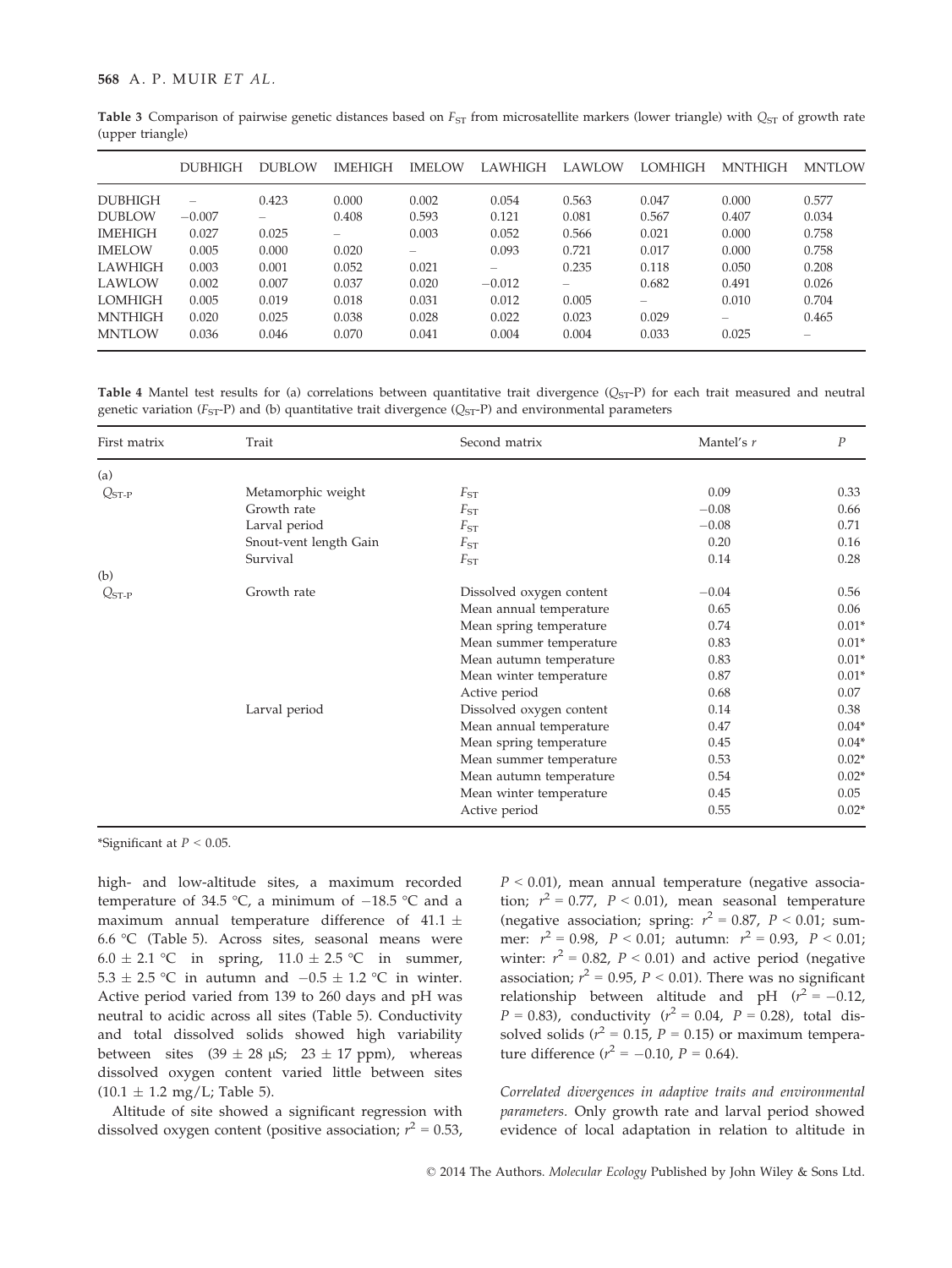minimum; °C), seasonal mean temperature (spring, summer, autumn and winter; °C) and active period (days); and water parameters: pH, conductivity (µS), total dissolved solids mum; °C), seasonal mean temperature (spring, summer, autumn and winter; °C) and active period (days); and water parameters: pH, conductivity (lS), total dissolved solids Environmental parameters by site, indicating altitude; temperature parameters: mean annual temperature (°C), maximum temperature difference (maximum ppm) and dissolved oxygen content (mg/L). All mean values are accompanied by their standard deviation (ppm) and dissolved oxygen content (mg/L). All mean values are accompanied by their standard deviation Table 5

| Site           | Altitude<br>$\widehat{E}$ | Annual<br>temp | difference<br>Temp                                        | Spring<br>temp                | Summer<br>temp                                                                              | Autumn<br>temp                                                                                                                                                                                                                                                                                  | Winter<br>temp                                                  | Active<br>period                                                                                                                                                        | Hq                                                                                                                                                                                                                                                                                                              | Conductivity                                        | Dissolved<br>solids                                                          | Dissolved<br>oxygen                    |
|----------------|---------------------------|----------------|-----------------------------------------------------------|-------------------------------|---------------------------------------------------------------------------------------------|-------------------------------------------------------------------------------------------------------------------------------------------------------------------------------------------------------------------------------------------------------------------------------------------------|-----------------------------------------------------------------|-------------------------------------------------------------------------------------------------------------------------------------------------------------------------|-----------------------------------------------------------------------------------------------------------------------------------------------------------------------------------------------------------------------------------------------------------------------------------------------------------------|-----------------------------------------------------|------------------------------------------------------------------------------|----------------------------------------|
| UBHIGH         |                           | $3.5 \pm 6.0$  | 34.5                                                      | $3.4 \pm 1.8$                 | $8.5\,\pm\,0.7$                                                                             | $2.6 \pm 4.6$                                                                                                                                                                                                                                                                                   | $-2.4 \pm 1.3$<br>$-0.4 \pm 3.0$<br>NA<br>$2.5 \pm 2.3$         | $\frac{1}{2}$ $\frac{1}{2}$ $\frac{1}{2}$ $\frac{1}{2}$ $\frac{1}{2}$ $\frac{1}{2}$ $\frac{1}{2}$ $\frac{1}{2}$ $\frac{1}{2}$ $\frac{1}{2}$ $\frac{1}{2}$ $\frac{1}{2}$ | $\pm$ 0.6<br>5.9                                                                                                                                                                                                                                                                                                | $16\,\pm\,4$                                        | 3<br>$\! \! \! + \! \! \! \! \! \! \! \! +$<br>$\frac{10}{20}$               | 1380 2315 9325 940<br>1982 940 950 951 |
| UBLOW          | 561                       | $8.2 \pm 7.3$  | 52.5                                                      | $7.3 \pm 2.7$                 | $13.2 \pm 0.8$                                                                              | 53<br>$6.6 \pm$                                                                                                                                                                                                                                                                                 |                                                                 |                                                                                                                                                                         | $\frac{5}{6}$ .0                                                                                                                                                                                                                                                                                                | 50<br>$\!$ $\!$ $\!$<br>45                          | $\pm$ $\pm$                                                                  |                                        |
| <b>MEHIGH</b>  | 703                       | ≸              | ₹                                                         |                               | $\stackrel{\triangle}{\simeq}$                                                              | $\frac{1}{84}$                                                                                                                                                                                                                                                                                  |                                                                 |                                                                                                                                                                         | $\begin{array}{c} + & 1 \\ + & 0.5 \end{array}$                                                                                                                                                                                                                                                                 | 38<br>$\!$ $\!$ $\!$<br>$\overline{41}$             | $27$ $\frac{\text{m}}{\text{m}}$ $\frac{\text{m}}{\text{m}}$<br>$\mathbb{Z}$ |                                        |
| MELOW          | 155                       | $9.0 + 5.2$    | 35.0                                                      | 2.2<br>$\frac{NA}{8.2 \pm}$   | $12.9 \pm 0.9$                                                                              |                                                                                                                                                                                                                                                                                                 |                                                                 |                                                                                                                                                                         | $\frac{1}{1}$                                                                                                                                                                                                                                                                                                   | $\begin{array}{c} +9 \\ +12 \end{array}$<br>$\circ$ | $\pm$ $\pm$<br>$1\overline{7}$                                               |                                        |
| AWHIGH         | 990                       | $3.1 + 4.4$    | 32.5                                                      | 1.2<br>$4.9 \pm$              | $\begin{array}{c} 7.8 \, \pm \, 0.7 \\ 12.3 \, \pm \, 0.8 \\ 9.7 \, \pm \, 0.6 \end{array}$ |                                                                                                                                                                                                                                                                                                 | $-2.8 \pm 1.5$<br>0.2 $\pm$ 1.9<br>-1.2 $\pm$ 1.3<br>$-2.8 \pm$ |                                                                                                                                                                         | $0.300$<br>$7.100$<br>$4.80$                                                                                                                                                                                                                                                                                    |                                                     | $\begin{array}{c} 4 \\ + 1 \\ + 1 \\ + 1 \\ \end{array}$<br>$\Box$           |                                        |
| <b>MOTMY</b>   | 215                       | $7.8 \pm 6.1$  | 46.0                                                      | 2.6<br>$6.9 \pm 1$<br>4.2 ± 1 |                                                                                             |                                                                                                                                                                                                                                                                                                 |                                                                 |                                                                                                                                                                         |                                                                                                                                                                                                                                                                                                                 | 32 <sub>5</sub><br>$\pm$ $\pm$                      | 61                                                                           |                                        |
| <b>OMHIGH</b>  | 720                       | $5.4 \pm 5.9$  | 43.5                                                      | 2.5                           |                                                                                             | $\begin{array}{l} 8.4 & 4.4 & 0.5 \\ 8.4 & 4.4 & 4.4 \\ 7.5 & 4.4 & 4.4 \\ 8.5 & 4.4 & 4.4 \\ 9.4 & 1.4 & 1.4 \\ 1.5 & 1.4 & 1.4 \\ 1.5 & 1.4 & 1.4 \\ 1.5 & 1.4 & 1.4 \\ 1.5 & 1.4 & 1.4 \\ 1.5 & 1.4 & 1.4 \\ 1.5 & 1.4 & 1.4 \\ 1.5 & 1.4 & 1.4 \\ 1.5 & 1.4 & 1.4 \\ 1.5 & 1.4 & 1.4 \\ 1.$ |                                                                 |                                                                                                                                                                         |                                                                                                                                                                                                                                                                                                                 | 7897272                                             | $\mathfrak{p}$                                                               |                                        |
| <b>NOTINC</b>  |                           | $9.5 \pm 6.2$  | 41.0                                                      | 2.7<br>$\overline{+}$<br>8.2  | $14.1 \pm 0.5$<br>7.9 ± 0.6<br>14.1                                                         |                                                                                                                                                                                                                                                                                                 | 1.9<br>$2.2 \pm 1$                                              |                                                                                                                                                                         | 6.1                                                                                                                                                                                                                                                                                                             | $\overline{+}$<br>$\overline{+}$                    | $\!$ $\!$ $\!$ $\!$<br>$\overline{10}$                                       |                                        |
| <b>MNTHIGH</b> | 900                       | $4.0 \pm 5.5$  | 38.5                                                      | 2.9<br>$3.1~\pm$              |                                                                                             |                                                                                                                                                                                                                                                                                                 | 1.2<br>$-2.6 \pm$                                               |                                                                                                                                                                         | $\begin{array}{cccc}\n & 0.6 & 0.7 & 0.7 & 0.6 \\  & 0.6 & 0.7 & 0.7 & 0.6 \\  & 0.7 & 0.7 & 0.7 & 0.6 \\  & 0.7 & 0.7 & 0.7 & 0.7 \\  & 0.8 & 0.7 & 0.7 & 0.7 \\  & 0.9 & 0.7 & 0.7 & 0.7 \\  & 0.9 & 0.7 & 0.7 & 0.7 & 0.7 \\  & 0.9 & 0.7 & 0.7 & 0.7 & 0.7 \\  & 0.9 & 0.7 & 0.7 & 0.7 & 0.7 & 0.7 \\  & 0$ | $\begin{array}{c} \pm 19 \\ \pm 14 \end{array}$     | $\frac{3}{12}$<br>$\overline{+}$<br>$\overline{\phantom{0}}$                 |                                        |
| MNTLOW         | 223                       | $8.0 \pm 6.7$  | 46.5                                                      | 3.0<br>$8.0 \pm$              | $13.0 \pm 1.5$                                                                              | $4.7$<br>6.5                                                                                                                                                                                                                                                                                    | 2.1<br>$0.4 \pm$                                                |                                                                                                                                                                         | 73                                                                                                                                                                                                                                                                                                              | $\odot$                                             | 22<br>$\overline{+}$<br>$\frac{15}{2}$                                       |                                        |
|                |                           |                | Temperature data not available due to datalogger failure. |                               |                                                                                             |                                                                                                                                                                                                                                                                                                 |                                                                 |                                                                                                                                                                         |                                                                                                                                                                                                                                                                                                                 |                                                     |                                                                              |                                        |

individuals from DUB, LAW and MNT (Fig. 1, Tables 4a and S3, Supporting Information) and were used to test for correlated divergences between quantitative traits and environmental parameters. Quantitative trait divergence in growth rate was positively correlated with mean spring temperature, mean summer temperature, mean autumn temperature and mean winter temperature in the Mantel tests (Table 4b). However, only summer and winter temperature remained significantly positively correlated after Bonferroni correction with larval period in the partial Mantel tests ( $r \geq 0.58$ ,  $P < 0.01$ ; Table S4, Supporting Information). The relative importance of summer and winter temperature in relation to larval period could not be separated as both became nonsignificant after Bonferroni correction when compared in a partial Mantel test ( $r = 0.23$ ,  $P = 0.19$ and  $r = 0.51$ , 0.04, respectively; Table S4, Supporting Information), suggesting that the parameters are related. Quantitative trait divergence in larval period was correlated with between-site divergence in mean annual temperature, mean spring temperature, mean summer temperature, mean autumn temperature and active period in the single Mantel comparisons (Table 4b). However, none of the environmental parameters remained significantly correlated (after Bonferroni correction) with growth rate in the partial mantel tests (Table S4, Supporting Information), suggesting that all the temperature parameters are related.

# Discussion

# Quantitative trait variation and phenotypic plasticity in relation to altitude

Quantitative trait variation. The mountains DUB, LAW and MNT had a significantly shorter larval period and a consistently higher growth rate for individuals from high- compared to low-altitude sites in all temperature treatments, suggesting that larval period and growth rate are locally adapted in relation to altitude in these mountains. In contrast, larval period was significantly shorter for IME and LOM high-altitude individuals in two temperature treatments, but longer in the 15 °C treatment, and growth rate was not significantly different, compared to low-altitude individuals (Table S3, Supporting Information). DUB, LAW and MNT are the three highest mountains in this study system (high-altitude sites ≥900 m; IME and LOM high-altitude sites = 703 and 720 m, respectively; Table 1). Therefore, lack of detectable local adaptation to altitude at IME and LOM could be due to the lower absolute elevation from which eggs were collected or the lower relative difference between high- and low-altitude sites. Although geographical distance is well known to limit local adaptation in plants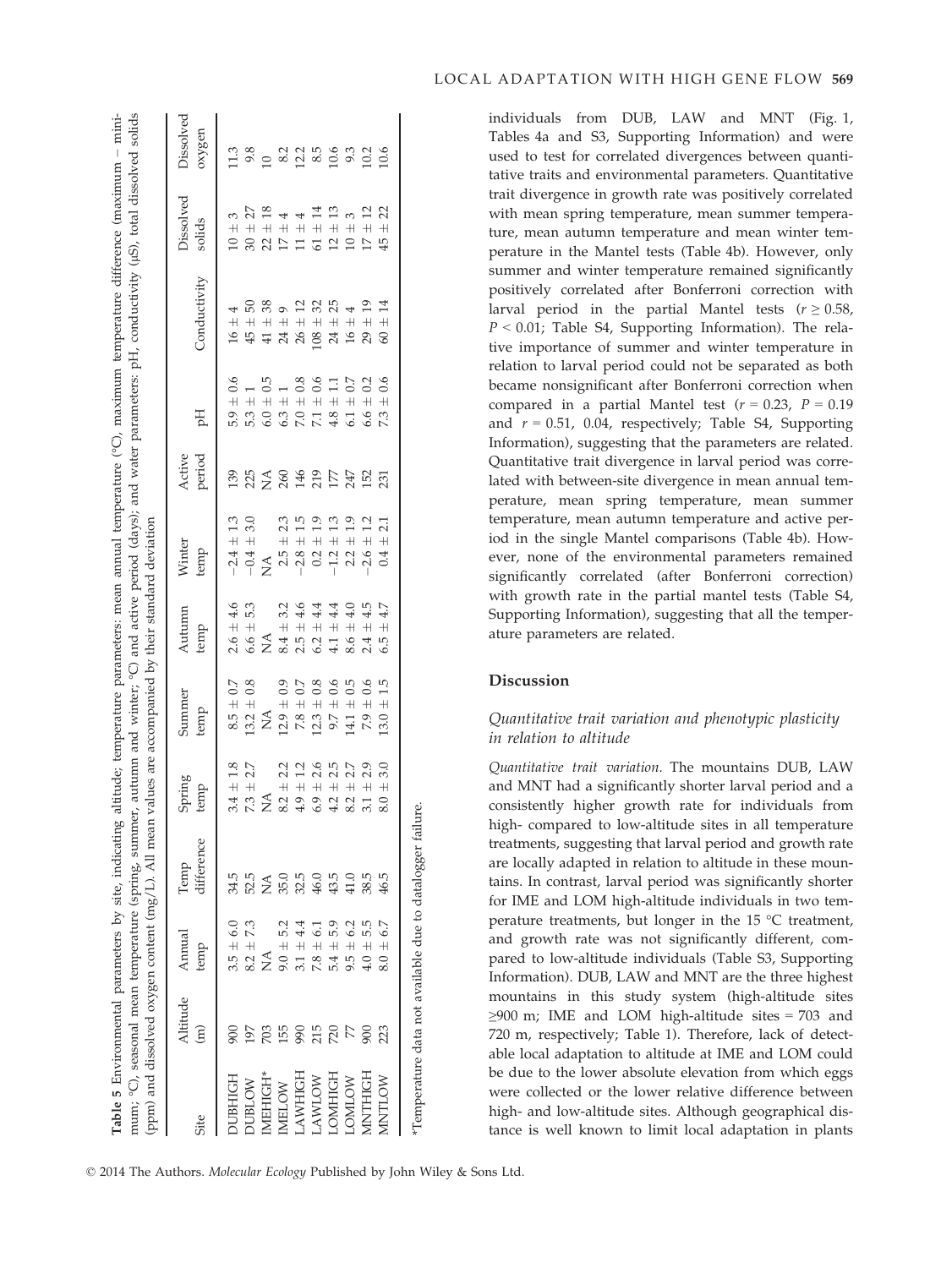and animals (Galloway & Fenster 2000; Becker et al. 2006), this study adds to previous findings of a potential threshold for local adaptation based on environmental parameters (Skelly 2004; Lekberg et al. 2012; Richter-Boix et al. 2013). Further research into the altitude, or altitudinal difference between sites, at which local adaptation becomes relevant would be interesting for relating environmental conditions to adaptation, particularly in the light of a changing climate.

Differences in larval period between sites at different altitudes and latitudes have often been attributed to a shorter period of growth (activity period) at high altitude/latitude (Lindgren & Laurila 2009a; Orizaola et al. 2010). Lower temperatures and shorter growing seasons are thought to favour faster-growing individuals, who can complete metamorphosis before winter dormancy (Lindgren & Laurila 2009b). However, metamorphic weight is an important fitness indicator and a higher metamorphic weight leads to an increased chance of survival as adults (Altwegg & Reyer 2003). Therefore, the higher growth rate observed at the high-altitude sites of DUB, LAW and MNT, in conjunction with a shorter larval period, means that individuals can grow faster without metamorphosing at a smaller size. This is supported by the lack of consistent significant differences in metamorphic weight or SVL gain between high- and low-altitude sites (Table S3, Supporting Information). A positive relationship between latitude and growth rate has been well documented in Rana temporaria along latitudinal gradients in Fennoscandia (Merilä et al. 2000a,b; Laugen et al. 2003). Our results suggest that altitudinal and latitudinal gradients are comparable in their influence on fitness traits and are potentially subject to the same selective pressures.

Phenotypic plasticity. All populations showed phenotypic plasticity (the ability of a single genotype to produce different phenotypes depending on the environment experienced; Via & Lande 1985) in terms of metamorphic weight, larval period, growth rate and survival but not SVL gain. However, the slopes of the reaction norms were only significantly different at high- vs. low-altitude sites for growth rate, larval period and survival  $(P < 0.01)$ , with high-altitude individuals showing a greater phenotypic plasticity in all three traits. However, the high variability in reaction norms observed (Fig. 1) led to a poor model fit for both growth rate and survival  $(r^2 = 0.36$  and 0.23, respectively), but not larval period  $(r^2 = 0.72)$ , suggesting that differences in plasticity between individuals from high- and low-altitude sites are most pronounced in terms of larval period.

The observed greater phenotypic plasticity, higher growth rate and shorter larval period of high- than lowaltitude individuals (Fig. 1), resulting in similar weight

at metamorphosis across different environments, point to a pattern of countergradient variation. Countergradient variation results in reduced differences in phenotype along an environmental gradient, due to genetic influences counteracting the environmental influences (Conover & Schultz 1995). Countergradient variation has been described in R. temporaria along a latitudinal gradient in Scandinavia (Laugen et al. 2003) and in response to different pool drying regimes (Richter-Boix et al. 2010), with growth rate increasing as time available for development decreases (with increasing latitude and faster pool drying, respectively). As in our study, countergradient variation in relation to altitude in terms of growth rate has been observed in Rana sylvatica, and Berven (1982) attributed the countergradient variation pattern to selection acting to minimize the effect of pond temperature on developmental rate.

#### Local adaptation in relation to altitude

 $Q<sub>ST</sub>$ -G exceeded  $F<sub>ST</sub>$ -G by at least a factor of five on a global scale in all traits except metamorphic weight. Higher  $Q<sub>ST</sub>$ -G than  $F<sub>ST</sub>$ -G is interpreted as evidence of divergent selection (i.e. local adaptation; Lind & Johansson 2011). The lack of a significant correlation between  $Q_{ST}$ -P and  $F<sub>ST</sub>-P$  when considered pairwise by site (Table 4a) also suggested that quantitative trait variation cannot be explained by neutral genetic variation alone and thus that populations are locally adapted. Correlations between  $Q_{ST}$ -P and  $F_{ST}$ -P matrices are thought to give more robust results regarding the presence of local adaptation than comparisons of global values (Hangartner et al. 2012), and we found that both the traditional approach of comparing global values and the approach of comparing pairwise values gave evidence of local adaptation in larval period, growth rate, SVL gain and survival. However, metamorphic weight only showed evidence of local adaptation when using the pairwise correlation, suggesting a lower level of adaptation in this trait. Of the larval traits measured, only growth rate and larval period were consistent in the direction of the difference in trait means between high and low altitude and only in the three mountains with the highest high-altitude sites (DUB, LAW and MNT). Therefore, although there is evidence for local adaptation in all fitness traits, only growth rate and larval period appear to be locally adapted specifically to altitude.

 $F_{ST}$  estimates calculated from microsatellites have been criticized as they can result in downwardly biased values due to their high polymorphism (Edelaar et al. 2011; Meirmans & Hedrick 2011). Reduced  $F_{ST}$  values can thus lead to an incorrect conclusion that local adaptation has taken place when compared with  $Q_{ST}$  values (Edelaar et al. 2011). However, Muir et al. (2013) compared genetic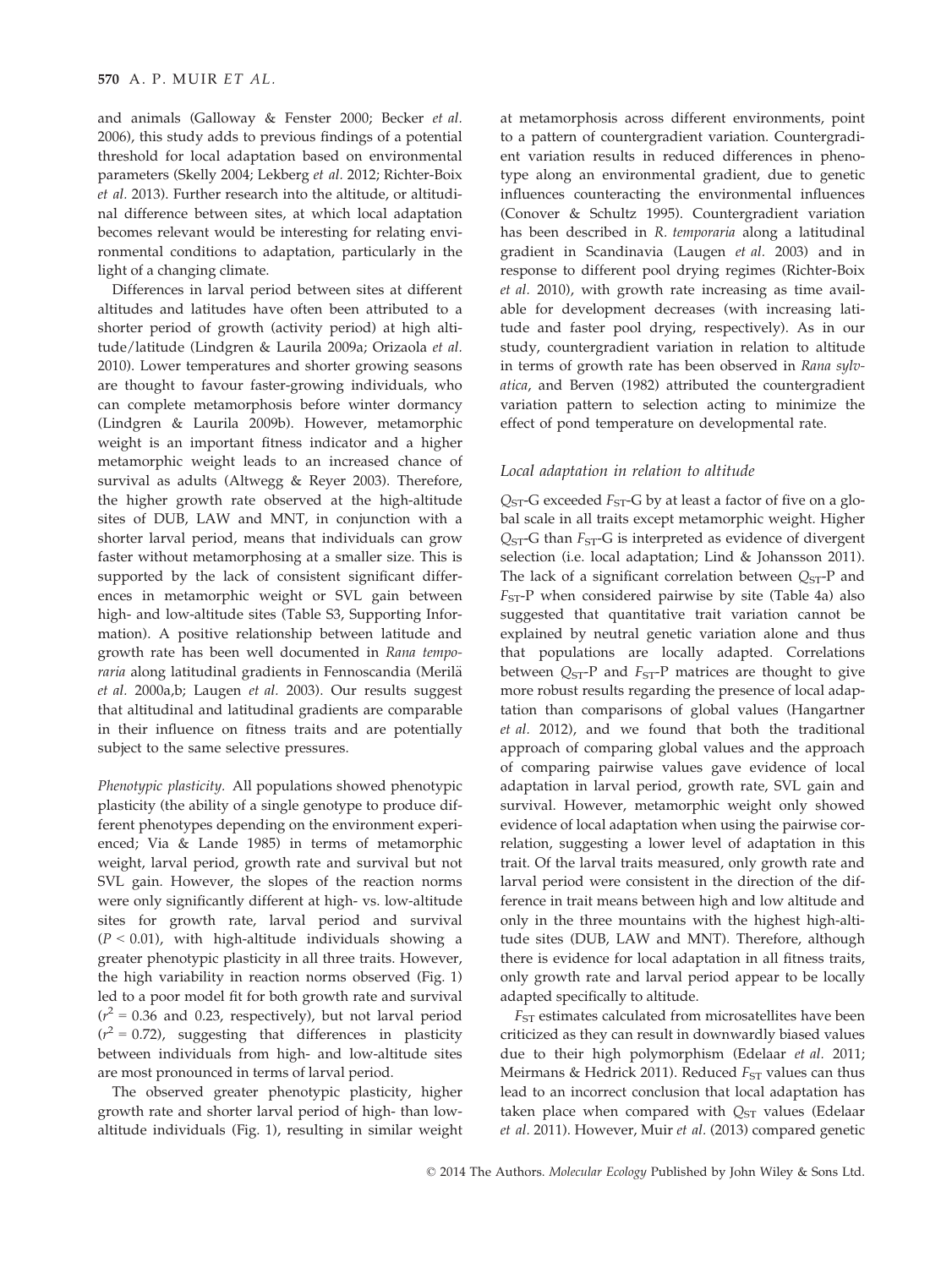distance calculated using  $F_{ST}$  for this system with that calculated using Jost's D (Jost 2008) and found them to be comparable, suggesting that the genetic distance estimator is robust in this study. Early environment exposure can also bias results when using wild eggs, leading to inflated  $Q_{ST}$  values. We cannot account for this source of bias in our study, but given that our results show a  $Q<sub>ST</sub>$  of at least five times higher than  $F<sub>ST</sub>$  in the traits identified as locally adapted and are significantly different, we are confident that the conclusion that local adaptation has taken place is robust. Our results suggest that local adaptation has occurred within altitudinal gradients in Scotland despite the previous finding of extensive gene flow and limited population structure (Muir et al. 2013). High levels of gene flow are generally thought to inhibit local adaptation between sites by introducing alleles that are adapted to other locations and potentially maladaptive in the new location (North et al. 2010). However, local adaptation in the face of high gene flow has also been observed in R. temporaria in Sweden in response to varying pond canopy cover (Richter-Boix et al. 2010) and different pond drying regimes (Lind et al. 2011). As the level of gene flow that will inhibit local adaptation depends on the strength of the local selective force (Richter-Boix et al. 2010), the local adaptation to altitude of R. temporaria in Scotland, in the face of high gene flow, suggests that strong selective pressures are driving trait differentiation.

#### Environmental drivers of local adaptation to altitude

Between-site divergence in growth rate showed a significant correlation with mean winter temperature and mean summer temperature  $(r > 0.70, P < 0.01$  and  $r > 0.5$ ,  $P < 0.01$ , respectively; Table S4, Supporting Information). Larval period showed a significant correlation with all the temperature parameters assessed (annual and seasonal means and active period; Table 4) and their relative importance could not be separated (Table S4, Supporting Information). These results suggest that temperature parameters are important selective forces driving local adaptation by altitude, with lower temperatures potentially selecting for a higher growth rate and shorter larval period. A higher growth rate is likely to increase survival during colder winters, due to additional storage of reserves prior to overwintering. Therefore, individuals with a lower growth rate will be selected against in colder winter environments. Similarly, storing more resources in a shorter period of time, even when temperatures experienced during larval development are cooler, will allow completion of metamorphosis prior to overwintering and thus increased survival. The mechanism that facilitates higher growth rates in high- compared to low-latitude/

altitude individuals has been suggested to be increased feeding activity due to decreased predator presence in colder environments (Urban 2010; Torres-Dowdall et al. 2012).

## Conclusion

Variation in temperature provides a strong environmental selection pressure, with temperature parameters influencing local adaptation even in the face of high gene flow in Rana temporaria. Temperature is set to rise within the west of Scotland between 0.8 and 4.4 °C in the next 50 years (depending on emissions scenario and uncertainty range; Kundzewicz et al. 2007). Therefore, ongoing global warming has the potential to cause fitness changes in populations of R. temporaria. Further research is needed to identify why only the highest mountains show local adaptation, and whether absolute temperature or temperature difference between sites is driving divergence, in order to further elucidate the relationship between temperature changes and fitness.

#### Acknowledgements

We thank Neil James, Rose Hanley-Nickolls, Romaine Furmston-Evans, David Fettes and Martin Muir for assistance with fieldwork; Aileen Adam and Elizabeth Kilbride for laboratory support; and Anssi Laurila and four anonymous reviewers for useful comments on the manuscript. Thanks to the landowners that permitted access to sites. Fieldwork was supported by grants from the Royal Geographic Society, the Glasgow Natural History Society and the Scottish Mountaineering Trust. Permission for sampling from protected areas was granted by Scottish Natural Heritage. This study was supported by PhD CASE studentship funding from the Biotechnology and Biological Sciences Research Council, in partnership with the Royal Zoological Society of Scotland.

### References

- Alho JS, Herczeg G, Laugen AT et al. (2010) Allen's rule revisited: quantitative genetics of extremity length in the common frog along a latitudinal gradient. Journal of Evolutionary Biology, 24, 59–70.
- Allendorf FW, Luikart G (2007) Conservation and the Genetics of Populations. Blackwell Publishing, Malden, Massachusetts, Oxford and Carlton, Victoria.
- Altwegg R, Reyer H-U (2003) Patterns of natural selection on size at metamorphosis in water frogs. Evolution, 57, 872–882.
- Barker JSF, Frydenberg J, Sarup P, Loeschcke V (2011) Altitudinal and seasonal variation in microsatellite allele frequencies of Drosophila buzzatii. Journal of Evolutionary Biology, 24, 430–439.
- Bates D, Maechler M, Bolker B (2011) lme4: Linear Mixed-Effects Models Using S4 Classes, R package version 0.999375-42. http://cran.r-project.org/web/packages/lme4/index.html.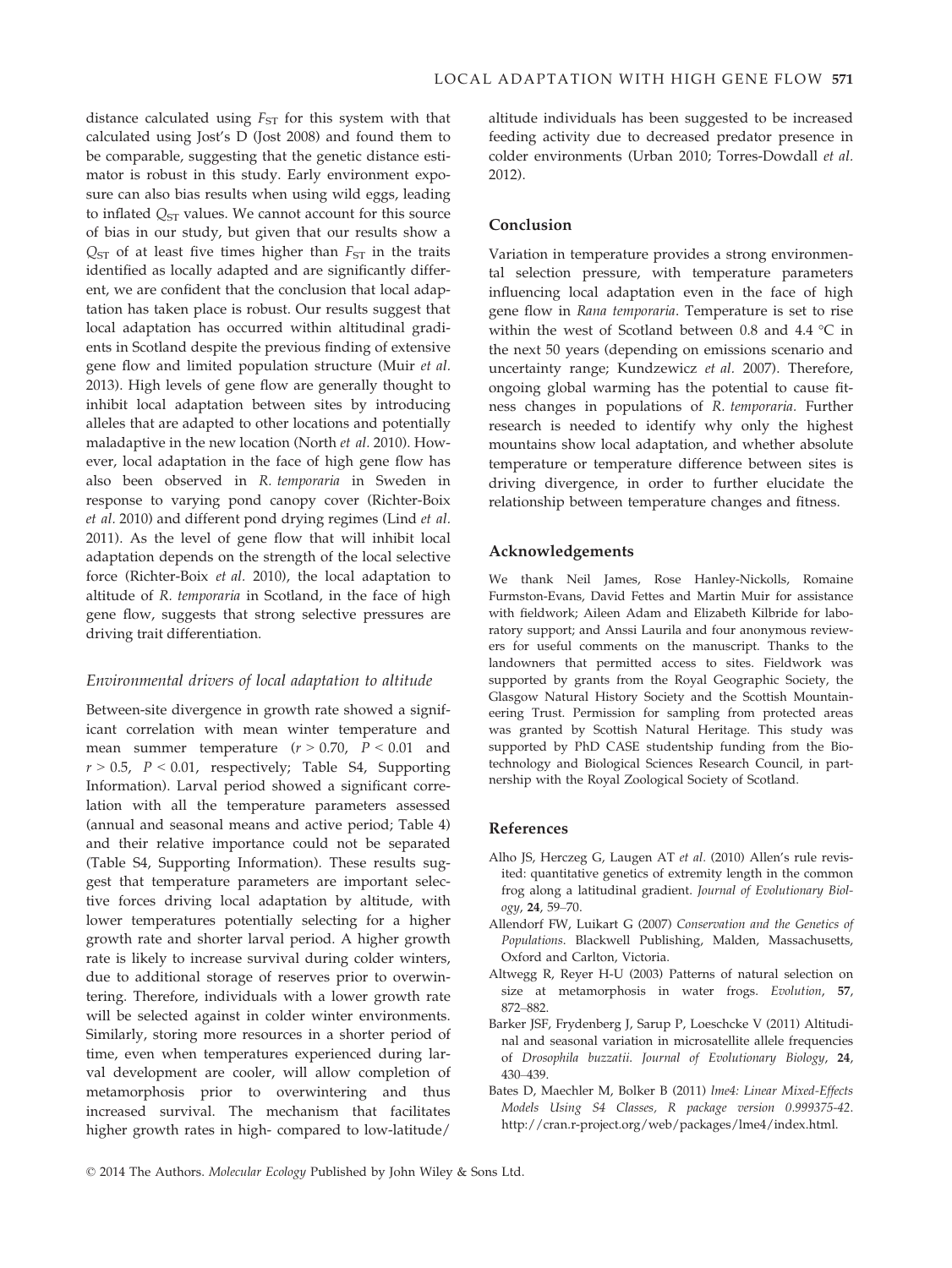- Becker U, Colling G, Dostal P, Jakobsson A, Matthies D (2006) Local adaptation in the monocarpic perennial Carlina vulgaris at different spatial scales across Europe. Oecologia, 150, 506– 518.
- Berven KA (1982) The genetic basis of altitudinal variation in the wood frog Rana sylvatica. I. An experimental analysis of life history traits. Evolution, 52, 360–369.
- Bonin A, Taberlet P, Miaud C, Pompanon F (2006) Explorative genome scan to detect candidate loci for adaptation along a gradient of altitude in the common frog (Rana temporaria). Molecular Biology and Evolution, 23, 773–783.
- Bridle JR, Vines TH (2007) Limits to evolution at range margins: when and why does adaptation fail? Trends in Ecology & Evolution, 22, 140–147.
- Briggs D, Smithson P, Addison K, Atkinson K (1997) Fundamentals of the Physical Environment. Routledge, London and New York, New York.
- Carey C, Alexander MA (2003) Climate change and amphibian declines: is there a link? Diversity and Distributions, 9, 111–121.
- Conover DO, Schultz ET (1995) Phenotypic similarity and the evolutionary significance of countergradient variation. Trends in Ecology and Evolution, 10, 248–252.
- Cristescu ME, Constantin A, Bock DG, Caceres CE, Crease TJ (2012) Speciation with gene flow and the genetics of habitat transitions. Molecular Ecology, 21, 1411–1422.
- Edelaar P, Björklund M (2011) If  $F_{ST}$  does not measure neutral genetic differentiation, then comparing it with  $Q_{ST}$  is misleading. Or is it? Molecular Ecology, 20, 1805–1812.
- Edelaar P, Burraco P, Gomez-Mestre I (2011) Comparisons between Q(ST) and F(ST) -how wrong have we been? Molecular Ecology, 20, 4830–4839.
- Endler JA (1977) Geographic Variation, Speciation, and Clines. Princeton University Press, Princeton, New Jersey.
- Excoffier L, Lischer HEL (2010) Arlequin suite ver 3.5: a new series of programs to perform population genetics analyses under Linux and Windows. Molecular Ecology Resources, 10, 564–567.
- Fukami T, Wardle DA (2005) Long-term ecological dynamics: reciprocal insights from natural and anthropogenic gradients. Proceedings. Biological sciences / The Royal Society, 272, 2105–2115.
- Galloway LF, Fenster CB (2000) Population differentiation in an annual legume: local adaptation. Evolution, 54, 1173–1181.
- Gomez-Mestre I, Tejedo M (2004) Contrasting patterns of quantitative and neutral genetic variation in locally adapted populations of the natterjack toad, Bufo calamita. Evolution, 58, 2343–2352.
- Gosner KL (1960) A simplified table for staging anuran embryos and larvae with notes on identification. Herpetologica, 16, 183–190.
- Griffiths RA, Raper SJ (1994) How many clumps are there in a mass of frog spawn? British Herpetological Bulletin, 50, 14–17.
- Hakansson P, Loman J (2004) Communal spawning in the common frog Rana temporaria–egg temperature and predation consequences. Ethology, 110, 665–680.
- Hangartner S, Laurila A, Räsänen K (2012) Adaptive divergence in Moor Frog (Rana Arvalis) populations along an acidification gradient: inferences from  $Q_{ST} - F_{ST}$  correlations. Evolution, 66, 867–881.
- Hansen MM, Olivieri I, Waller DM, Nielsen EE (2012) Monitoring adaptive genetic responses to environmental change. Molecular Ecology, 21, 1311–1329.
- Inns H (2009) Britain's Reptiles and Amphibians. WildGuides, Old Basing, UK.
- Jost L (2008) GST and its relatives do not measure differentiation. Molecular Ecology, 17, 4015–4026.
- Kundzewicz ZW, Mata LJ, Arnell NW et al. (2007) Freshwater resources and their management. In: Impacts, Adaptation and Vulnerability. Contribution of Working Group II to the Fourth Assessment Report of the Intergovernmental Panel on Climate Change (eds Parry ML, Canziani OF, Palutikof JP, van der Linden PJ & Hanson CE), pp. 173–210. Cambridge University Press, Cambridge.
- Lande R (1976) The maintenance of genetic variability by mutation in a polygenic character with linked loci. Genetical Research, 26, 221–235.
- Laugen AT, Laurila A, Merilä J (2002) Maternal and genetic contributions to geographical variation in Rana temporaria larval life-history traits. Biological Journal of the Linnean Society, 76, 61–70.
- Laugen AT, Laurila A, Räsänen K, Merilä J (2003) Latitudinal countergradient variation in the common frog (Rana temporaria) development rates - evidence for local adaptation. Journal of Evolutionary Biology, 16, 996–1005.
- Laugen AT, Kruuk LEB, Laurila A et al. (2005) Quantitative genetics of larval life-history traits in Rana temporaria in different environmental conditions. Genetical Research, 86, 161–170.
- Laurila A, Seppa P (1998) Multiple paternity in the common frog (Rana temporaria): genetic evidence from tadpole kin groups. Biological Journal of the Linnean Society, 63, 221–232.
- Leinonen T, O'Hara RB, Cano JM, Merilä J (2008) Comparative studies of quantitative trait and neutral marker divergence: a meta-analysis. Journal of Evolutionary Biology, 21, 1-17.
- Lekberg Y, Roskilly B, Hendrick MF et al. (2012) Phenotypic and genetic differentiation among yellow monkeyflower populations from thermal and non-thermal soils in Yellowstone National Park. Oecologia, 170, 111-122.
- Lind MI, Johansson F (2007) The degree of adaptive phenotypic plasticity is correlated with the spatial environmental heterogeneity experienced by island populations of Rana temporaria. Journal of Evolutionary Biology, 20, 1288-1297.
- Lind MI, Johansson F (2011) Testing the role of phenotypic plasticity for local adaptation: growth and development in time-constrained Rana temporaria populations. Journal of Evolutionary Biology, 24, 2696–2704.
- Lind MI, Ingvarsson PK, Johansson H, Hall D, Johansson F (2011) Gene flow and selection on phenotypic plasticity in an island system of Rana temporaria. Evolution, 65, 684-697.
- Lindgren B, Laurila A (2009a) Physiological variation along a geographical gradient: is growth rate correlated with routine metabolic rate in Rana temporaria tadpoles? Biological Journal of the Linnean Society, 98, 217–224.
- Lindgren B, Laurila A (2009b) Are high-latitude individuals superior competitors? A test with Rana temporaria tadpoles. Evolutionary Ecology, 24, 115–131.
- Mantel N, Valand RS (1970) A technique of nonparametric multivariate analysis. Biometrics, 26, 547–558.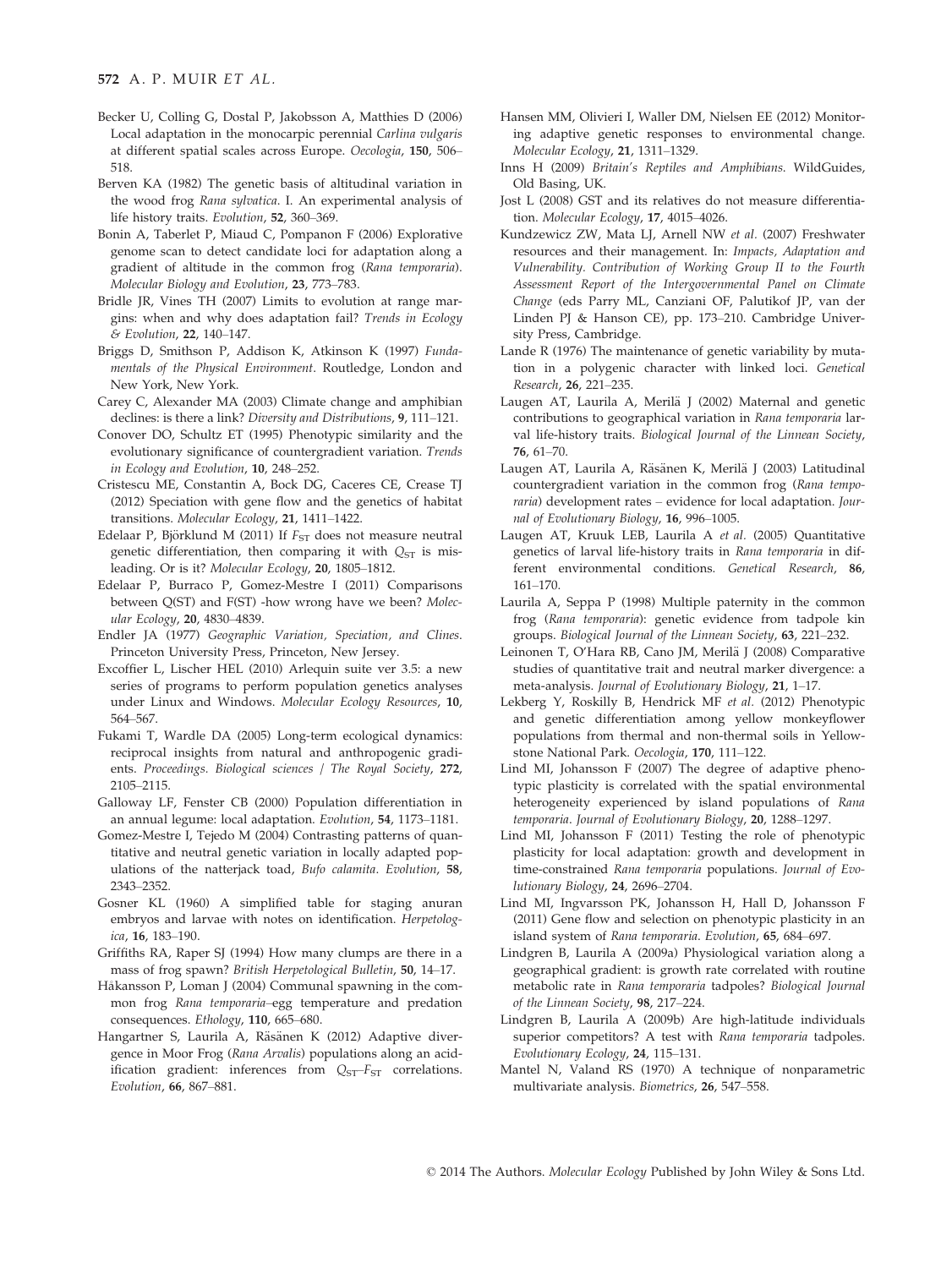- McKay JK, Latta RG (2002) Adaptive population divergence: markers, QTL and traits. Trends in Ecology & Evolution, 17, 285–291.
- Meirmans PG, Hedrick PW (2011) Assessing population structure: F(ST) and related measures. Molecular Ecology Resources, 11, 5–18.
- Merilä J, Laurila A, Laugen AT, Rasanen K, Pahkala M (2000a) Plasticity in age and size at metamorphosis in Rana temporaria - comparison of high and low latitude populations. Ecography, 23, 457–465.
- Merilä J, Laurila A, Pahkala M, Räsänen K, Laugen AT (2000b) Adaptive phenotypic plasticity in timing of metamorphosis in the common frog Rana temporaria. Ecoscience, 7, 18–24.
- Miaud C, Merilä J (2001) Local adaptation or environmental induction? Causes of population differentiation in alpine amphibians. Biota, 2, 31–50.
- Miller MR, Brunelli JP, Wheeler PA et al. (2011) A conserved haplotype controls parallel adaptation in geographically distant salmonid populations. Molecular Ecology, 21, 237–249.
- Muir AP, Thomas R, Biek R, Mable BK (2013) Using genetic variation to infer associations with climate in the common frog, Rana temporaria. Molecular Ecology, 22, 3737–3751.
- Narum SR, Campbell NR, Meyer KA, Miller MR, Hardy RW (2013) Thermal adaptation and acclimation of ectotherms from differing aquatic climates. Molecular Ecology, 22, 3090–3097.
- North A, Pennanen J, Ovaskainen O, Laine A-L (2010) Local adaptation in a changing world: the roles of gene-flow, mutation, and sexual reproduction. Evolution, 66, 79–89.
- O'Hara RB, Merilä J (2005) Bias and precision in QST estimates: problems and some solutions. Genetics, 171, 1331– 1339.
- Orizaola G, Quintela M, Laurila A (2010) Climatic adaptation in an isolated and genetically impoverished amphibian population. Ecography, 33, 730–737.
- Orizaola G, Dahl E, Nicieza AG, Laurila A (2013) Larval life history and anti-predator strategies are affected by breeding phenology in an amphibian. Oecologia, 171, 873–881.
- Ovaskainen O, Karhunen M, Zheng C, Arias JMC, Merilä J (2011) A new method to uncover signatures of divergent and stabilizing selection in quantitative traits. Genetics, 189, 621–632.
- Palo JU, O'Hara RB, Laugen AT, Laurila A, Primmer CR (2003) Latitudinal divergence of common frog (Rana temporaria) life history traits by natural selection: evidence from a comparison of molecular and quantitative genetic data. Molecular Ecology, 12, 1963–1978.
- R Core Team (2013) R: A language and environment for statistical computing. R Foundation for Statistical Computing, Vienna, Austria. URL http://www.R-project.org/.
- Raffel TR, Rohr JR, Kiesecker JM, Hudson PJ (2006) Negative effects of changing temperature on amphibian immunity under field conditions. Functional Ecology, 20, 819–828.
- Richter-Boix A, Teplitsky C, Rogell B, Laurila A (2010) Local selection modifies phenotypic divergence among Rana temporaria populations in the presence of gene flow. Molecular Ecology, 19, 716–731.
- Richter-Boix A, Quintela M, Segelbacher G, Laurila A (2011) Genetic analysis of differentiation among breeding ponds reveals a candidate gene for local adaptation in Rana arvalis. Molecular Ecology, 20, 1582–1600.
- Richter-Boix A, Quintela M, Kierczak M, Franch M, Laurila A (2013) Fine-grained adaptive divergence in an amphibian:

genetic basis of phenotypic divergence and the role of nonrandom gene flow in restricting effective migration among wetlands. Molecular Ecology, 22, 1322–1340.

- Savolainen O, Pyhäjärvi T, Knürr T (2007) Gene flow and local adaptation in trees. Annual Review of Ecology Evolution and Systematics, 38, 595–619.
- Sears MW (2005) Resting metabolic expenditure as a potential source of variation in growth rates of the sagebrush lizard. Comparative Biochemistry and Physiology. Part A, Molecular & Integrative Physiology, 140, 171–177.
- Skelly DK (2004) Microgeographic countergradient variation in the wood frog, Rana sylvatica. Evolution, 58, 160–165.
- Thompson DBA, Brown A (1992) Biodiversity in montane Britain: habitat variation, vegetation diversity and some objectives for conservation. Biodiversity and Conservation, 1, 179–208.
- Torres-Dowdall J, Handelsman CA, Reznick DN, Ghalambor CK (2012) Local adaptation and the evolution of phenotypic plasticity in Trinidadian guppies (Poecilia reticulata). Evolution, 66, 3432–3443.
- Trivedi MR, Morecroft MD, Berry PM, Dawson TP (2008) Potential effects of climate change on plant communities in three montane nature reserves in Scotland, UK. Biological Conservation, 141, 1665–1675.
- Tukey JW (1953) Some selected quick and easy methods of statistical analysis. Transactions of the New York Academy of Sciences, 16, 88–97.
- Urban MC (2010) Microgeographic adaptations of spotted salamander morphological defenses in response to a predaceous salamander and beetle. Oikos, 119, 646–658.
- Van Buskirk J, Steiner UK (2009) The fitness costs of developmental canalization and plasticity. Journal of Evolutionary Biology, 22, 852–860.
- Via S (1993) Adaptive phenotypic plasticity: target or byproduct of selection in a variable environment? The American Naturalist, 142, 352–365.
- Via S, Lande R (1985) Genotype–environment interaction and the evolution of phenotypic plasticity. Evolution, 39, 505–522.
- Vieites DR, Nieto-roma S, Barluenga M et al. (2004) Postmating clutch piracy in an amphibian. Nature, 431, 305–308.
- Whitlock MC (2008) Evolutionary inference from QST. Molecular Ecology, 17, 1885–1896.
- Whitlock MC, Guillaume F (2009) Testing for spatially divergent selection: comparing  $Q_{ST}$  to  $F_{ST}$ . Genetics, 183, 1055– 1063.

This research forms part of A.P.M.'s PhD thesis work on the population genetics of Rana temporaria in Scotland with B.K.M. and R.B.; she was responsible for all aspects of the work, from experimental design, sampling, molecular work, analyses and writing. B.K.M. contributed to experimental design, advice on analyses and editorial content. R.B. contributed to editorial content, and R.T. supervised on behalf of RZSS, who helped to sponsor the work.

© 2014 The Authors. Molecular Ecology Published by John Wiley & Sons Ltd.